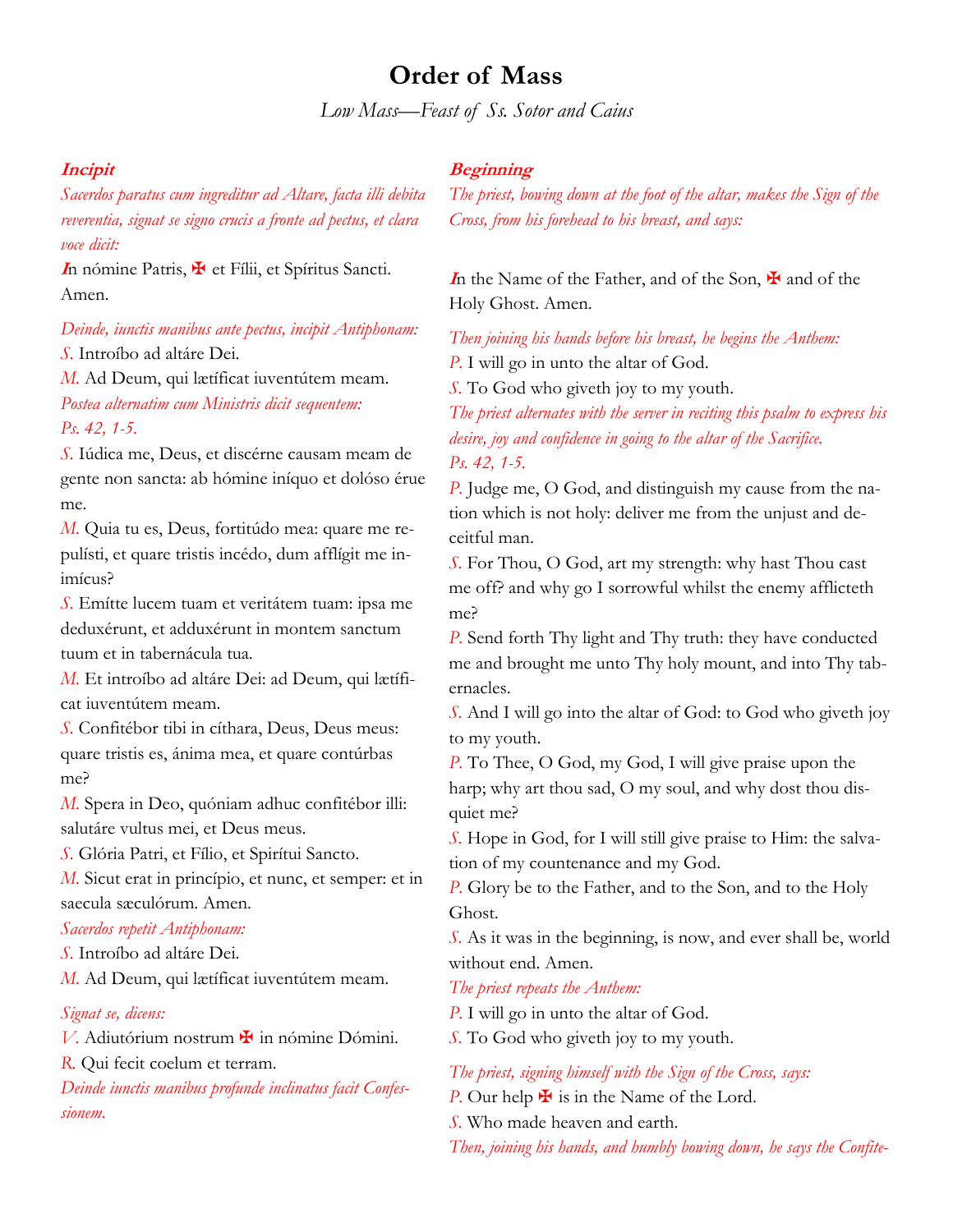**C**onfíteor Deo omnipoténti, beátæ Maríæ semper Vírgini, beáto Michaéli Archángelo, beáto Ioánni Baptístæ, sanctis Apóstolis Petro et Paulo, ómnibus Sanctis, et vobis, fratres: quia peccávi nimis cogitatióne, verbo et opere: Percutit sibi pectus ter, dicens: mea culpa, mea culpa, mea máxima culpa. Ideo precor beátam Maríam semper Vírginem, beátum Michaélem Archángelum, beátum Ioánnem Baptístam, sanctos Apóstolos Petrum et Paulum, omnes Sanctos, et vos, fratres, orare pro me ad Dóminum, Deum nostrum.

*M.* Misereátur tui omnípotens Deus, et, dimíssis peccátis tuis, perdúcat te ad vitam ætérnam. *Sacerdos dicit:*

#### *S.* Amen.

## *et erigit se. Deinde Ministri repetunt Confessionem: et ubi a Sacerdote dicebatur vobis, fratres, et vos, fratres, a Ministris dicitur tibi, pater, et te, pater.*

*M.* Confíteor Deo omnipoténti, beátæ Maríæ semper Vírgini, beáto Michaéli Archángelo, beáto Ioánni Baptístæ, sanctis Apóstolis Petro et Paulo, ómnibus Sanctis, et tibi, pater: quia peccávi nimis cogitatióne, verbo et opere: mea culpa, mea culpa, mea máxima culpa. Ideo precor beátam Maríam semper Vírginem, beátum Michaélem Archángelum, beátum Ioánnem Baptístam, sanctos Apóstolos Petrum et Paulum, omnes Sanctos, et te, pater, orare pro me ad

Dóminum, Deum nostrum.

## *Postea Sacerdos, iunctis manibus, facit absolutionem, dicens:*

*S.* Misereátur vestri omnípotens Deus, et, dimíssis peccátis vestris, perdúcat vos ad vitam ætérnam.

#### *R.* Amen.

#### *Signat se signo crucis, dicens:*

*S.* Indulgéntiam, ✠ absolutionem et remissiónem peccatórum nostrórum tríbuat nobis omnípotens et miséricors Dóminus.

*R.* Amen.

#### *Et inclinatus prosequitur:*

*V.* Deus, tu convérsus vivificábis nos.

*R.* Et plebs tua lætábitur in te.

#### *or:*

*P.* I confess to almighty God, to the blessed Mary ever Virgin, blessed Michael the Archangel, blessed John the Baptist, the holy Apostles Peter and Paul, to all the Saints, and to you, brothers, that I have sinned exceedingly in thought, word, and deed, Here he strikes his breast thrice. through my fault, through my fault, through my most grievous fault. Therefore I beseech the blessed Mary, ever Virgin, blessed Michael the Archangel, blessed John the Baptist, the holy Apostles Peter and Paul, all the Saints, and you, brothers, to pray to the Lord our God for me.

*S.* May almighty God be merciful to thee, and forgiving thy sins, bring thee to everlasting life.

*The priest answers: P.* Amen.

#### *The server says the Confiteor.*

*S.* I confess to almighty God, to the blessed Mary ever Virgin, blessed Michael the Archangel, blessed John the Baptist, the holy Apostles Peter and Paul, to all the Saints, and to you, Father, that I have sinned exceedingly in thought, word, and deed, through my fault, through my fault, through my most grievous fault. Therefore I beseech the blessed Mary, ever Virgin, blessed Michael the Archangel, blessed John the Baptist, the holy Apostles Peter and Paul, all the Saints, and you, Father, to pray to the Lord our God for me.

#### *Then the priest, with his hands joined, says:*

*P.* May almighty God be merciful to thee, and forgiving thy sins, bring thee to everlasting life.

*S.* Amen.

### *Signing himself with the Sign of the Cross, the priest says:*

*P.* May the  $\blacktriangleright$  almighty and merciful Lord grant us pardon, absolution, and remission of our sins.

*S.* Amen.

### *Bowing down, he proceeds:*

*P.* O God, Thou wilt turn again and quicken us. *S.* And thy people shall rejoice in Thee.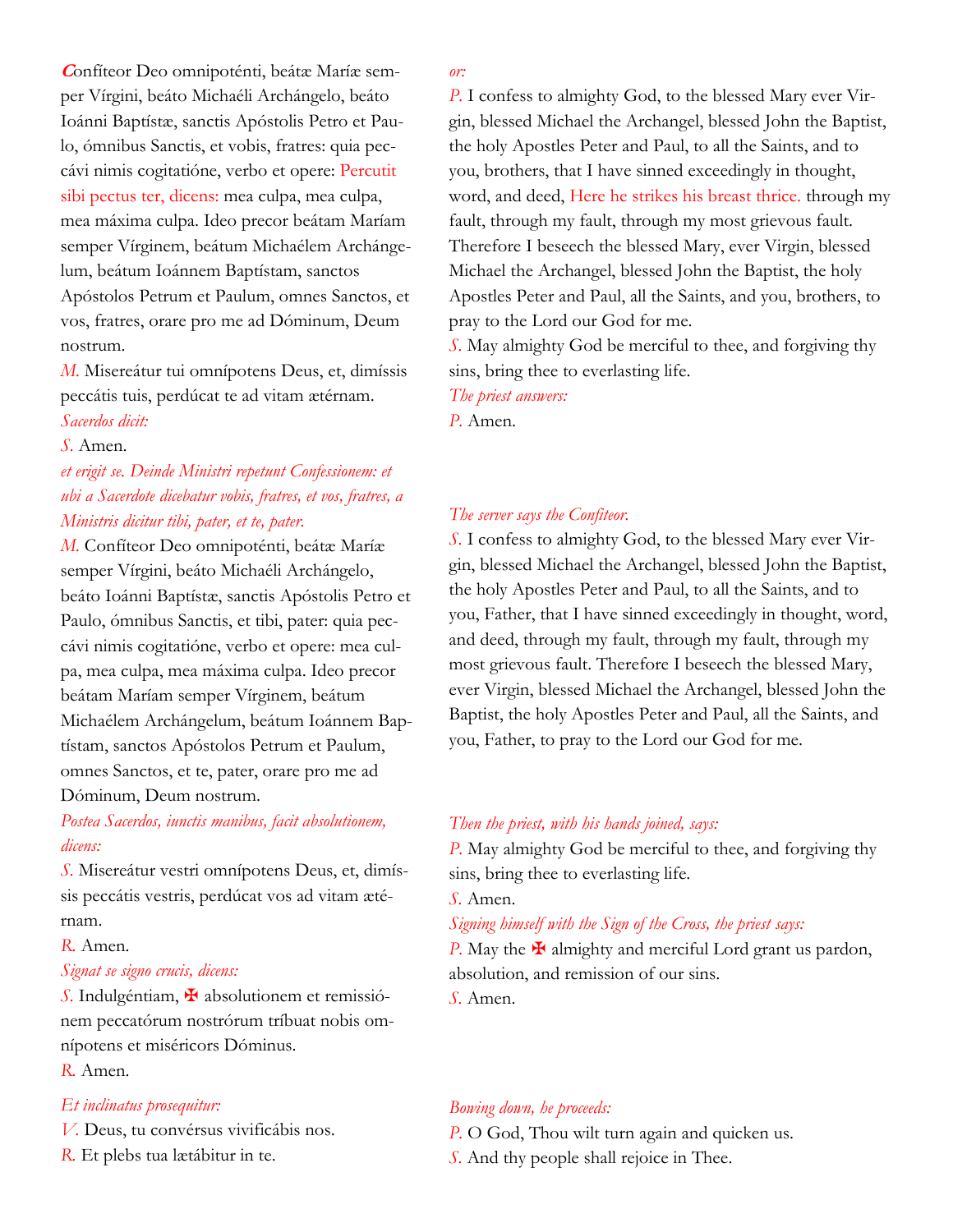*V.* Osténde nobis, Dómine, misericórdiam tuam.

*R.* Et salutáre tuum da nobis.

*V.* Dómine, exáudi oratiónem meam.

*R.* Et clamor meus ad te véniat.

*V.* Dóminus vobíscum.

*R.* Et cum spíritu tuo.

*Et extendens ac iungens manus, clara voce dicit:*

**<sup>O</sup>**rémus, ei ascendens ad Altare, dicit secreto:

**<sup>A</sup>**ufer a nobis, quaesumus, Dómine, iniquitátes nostras: ut ad Sancta sanctórum puris mereámur méntibus introíre. Per Christum, Dóminum nostrum. Amen.

*Deinde, manibus iunctis super Altare, inclinatus dicit:*

**<sup>O</sup>**rámus te, Dómine, per mérita Sanctórum tuórum, Osculatur Altare in medio quorum relíquiæ hic sunt, et ómnium Sanctórum: ut indulgére dignéris ómnia peccáta mea. Amen.

## **Introitus (PROPER)** *Ioannes 21:15-17*

*S*i díligis me, Simon Petre, pasce agnos meos, pasce oves meas. Allelúia, allelúia

### *Ps 29:2*

Exaltábo te, Dómine, quóniam suscepísti me, nec delectásti inimícos meos super me.

*V.* Glória Patri, et Fílio, et Spirítui Sancto.

*R.* Sicut erat in princípio, et nunc, et semper, et in sǽcula sæculórum. Amen.

*S*i díligis me, Simon Petre, pasce agnos meos, pasce oves meas. Allelúia, allelúia

## **Kyrie**

*Qua finita, iunctis manibus, accedit ad medium altaris et, alternatim cum Ministris, dicit:*

- *S.* Kýrie, eléison.
- *M.* Kýrie, eléison.
- *S.* Kýrie, eléison.
- *M.* Christe, eléison.
- *S.* Christe, eléison.
- *M.* Christe, eléison.
- *S.* Kýrie, eléison.
- *M.* Kýrie, eléison.
- *S.* Kýrie, eléison.

*P.* Show us, O Lord, Thy mercy.

- *S.* And grant us Thy salvation.
- *P.* O Lord, hear my prayer.
- *S.* And let my cry come before Thee.
- *P.* The Lord be with you.
- *S.* And with thy spirit.

*First extending, then joining his hands, the priest says audibly: "Let us pray". Then ascending to the altar, he says secretly:*

### Let us pray.

Take away from us our iniquities, we beseech Thee, O Lord, that we may be worthy to enter with pure minds into the Holy of Holies, through Christ our Lord. Amen.

*His hands joined, and bowing down over the altar, the priest says:*

**<sup>W</sup>**e beseech Thee, O Lord, by the merits of Thy Saints, He kisses the sacred stone whose relics are here, and of all the Saints, that Thou wouldst vouchsafe to forgive me all my sins. Amen.

## **Introit (PROPER)** *John 21:15-17*

*I*f thou lovest me, Simon Peter, feed my lambs, feed my sheep. Allelúja, allelúja.

### *Ps 29:2*

*I* will extol thee, O Lord, for thou hast upheld me: and hast not made my enemies to rejoice over me.

*V*. Glory be to the Father, and to the Son, and to the Holy Ghost.

*R*. As it was in the beginning, is now, and ever shall be, world without end. Amen.

*I*f thou lovest me, Simon Peter, feed my lambs, feed my sheep. Allelúja, allelúja.

### **Kyrie**

*P.* Lord, have mercy. *S.* Lord, have mercy. *P.* Lord, have mercy. *S.* Christ, have mercy. *P.* Christ, have mercy. *S.* Christ, have mercy. *P.* Lord, have mercy. *S.* Lord, have mercy. *P.* Lord, have mercy.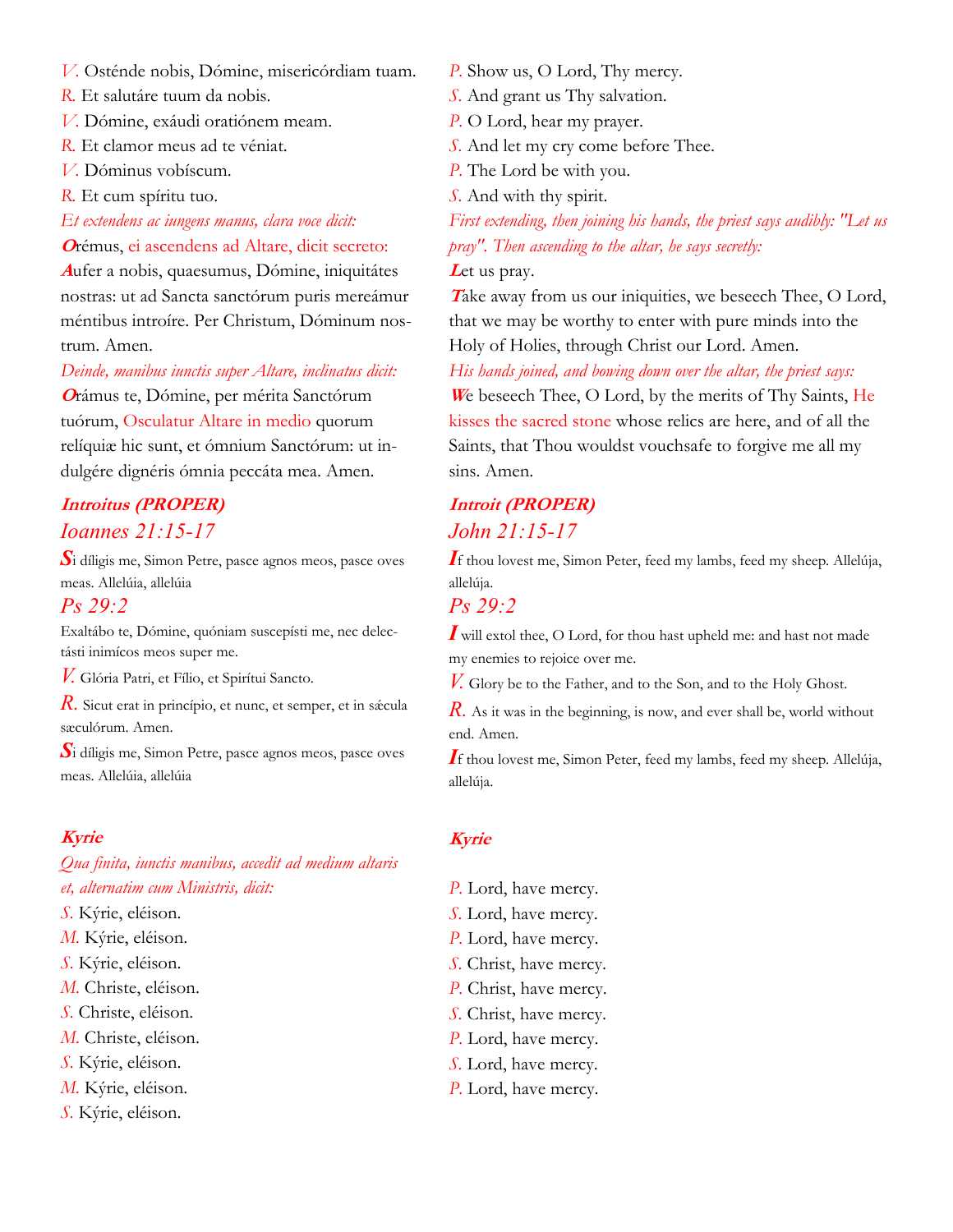#### **Gloria**

*Postea in medio Altaris extendens et iungens manus, caputque aliquantulum inclínans, dicit, si dicendum est, Glória in excélsis Deo, et prosequitur iunctis manibus. Cum dicit Adorámus te, Grátias agimus tibi, et Iesu Christe, et Suscipe deprecatiónem, inclinat caput; et in fine dicens: Cum Sancto Spíritu, signat se a fronte ad pectus.*

**<sup>G</sup>**lória in excélsis Deo. Et in terra pax homínibus bonæ voluntátis. Laudámus te. Benedícimus te. Adorámus te. Glorificámus te. Grátias ágimus tibi propter magnam glóriam tuam. Dómine Deus, Rex coeléstis, Deus Pater omnípotens. Dómine Fili unigénite, Iesu Christe. Dómine Deus, Agnus Dei, Fílius Patris. Qui tollis peccáta mundi, miserére nobis. Qui tollis peccáta mundi, súscipe deprecatiónem nostram. Qui sedes ad déxteram Patris, miserére nobis. Quóniam tu solus Sanctus. Tu solus Dóminus. Tu solus Altíssimus, Iesu Christe. Cum Sancto Spíritu **¥** in glória Dei Patris. Amen.

### **Oratio (PROPER)**

*Deinde osculatur Altare in medio, et versus ad populum dicit:*

*V.* Dóminus vobíscum.

*R.* Et cum spiritu tuo.

*Postea dicit: Orémus, et Orationes, unam aut plures, ut ordo Officii postulat. Sequitur Epistola, Graduale, Tractus, vel Allelúia cum Versu, aut Sequentia, prout Tempus aut qualitas Missæ postulat.*

#### **<sup>O</sup>**rémus.

Gregem tuum, Pastor ætérne, placátus inténde: et, per beátum N. (Mártyrem tuum atque) Summum Pontíficem, perpétua protectióne custódi; quem totíus Ecclésiæ præstitísti esse pastórem.

*P*er Dóminum nostrum Iesum Christum, Fílium tuum: qui tecum vivit et regnat in unitáte Spíritus Sancti Deus, per ómnia sǽcula sæculórum.

#### **Lectio (PROPER)**

Léctio Epístolæ beáti Petri Apóstoli. *1 Pet 5:1-4; 5:10-11.*

Caríssimi: Senióres, qui in vobis sunt, obsécro consénior et testis Christi passiónum, qui et eius, quæ in futúro revelánda est, glóriæ communicátor: páscite qui in vobis est gre-

#### **Gloria**

*Afterwards, standing at the middle of the altar, extending and then joining his hands,and bowing slightly, the priest says — except during Lent, Advent and in Masses for the Dead — the Gloria. When he says the words: We adore Thee, We give Thee thanks; Jesus Christ; and Receive our prayer, he bows, and at the end he signs himself with the Sign of the Cross from forehead to breast:*

**G**lory be to God on high, and on earth peace to men of good will. We praise Thee. We bless Thee. We adore Thee. We glorify Thee. We give Thee thanks for Thy great glory. O Lord God, heavenly King, God the Father almighty. O Lord Jesus Christ, the only begotten Son. O Lord God, Lamb of God, Son of the Father. Who takest away the sins of the world, have mercy on us. Who takest away the sins of the world, receive our prayer. Who sittest at the right hand of the Father, have mercy on us. For Thou only are holy. Thou only art the Lord. Thou only art most high, O Jesus Christ. Together with the Holy Ghost  $\mathbf{\Psi}$  in the glory of God the Father. Amen.

#### **Collect (PROPER)**

*Then the priest kisses the altar, and turning to the people says:*

*V.* The Lord be with you. *R.* And with thy spirit.

*The Collects mean the collected prayers of all the faithful assisting at the Holy Sacrifice. Raising his voice, his hands, and his sentiments to God, the priest excites the faithful to unite their prayers with his.*

### Let us pray.

Look forgivingly on thy flock, Eternal Shepherd, and keep it in thy constant protection, by the intercession of blessed Soter and Cajus thy Martyrs and Sovereign Pontiffs, whom thou didst constitute Shepherds of the whole Church.

**Through Jesus Christ, thy Son our Lord, Who liveth and reigneth with** thee, in the unity of the Holy Ghost, ever one God, world without end. *R.* Amen.

#### **Lesson (PROPER)**

Lesson from the first letter of St Peter the Apostle *1 Pet 5:1-4; 5:10-11.*

Dearly beloved brethren: The ancients therefore that are among you, I beseech, who am myself also an ancient, and a witness of the sufferings of Christ: as also a partaker of that glory which is to be revealed in time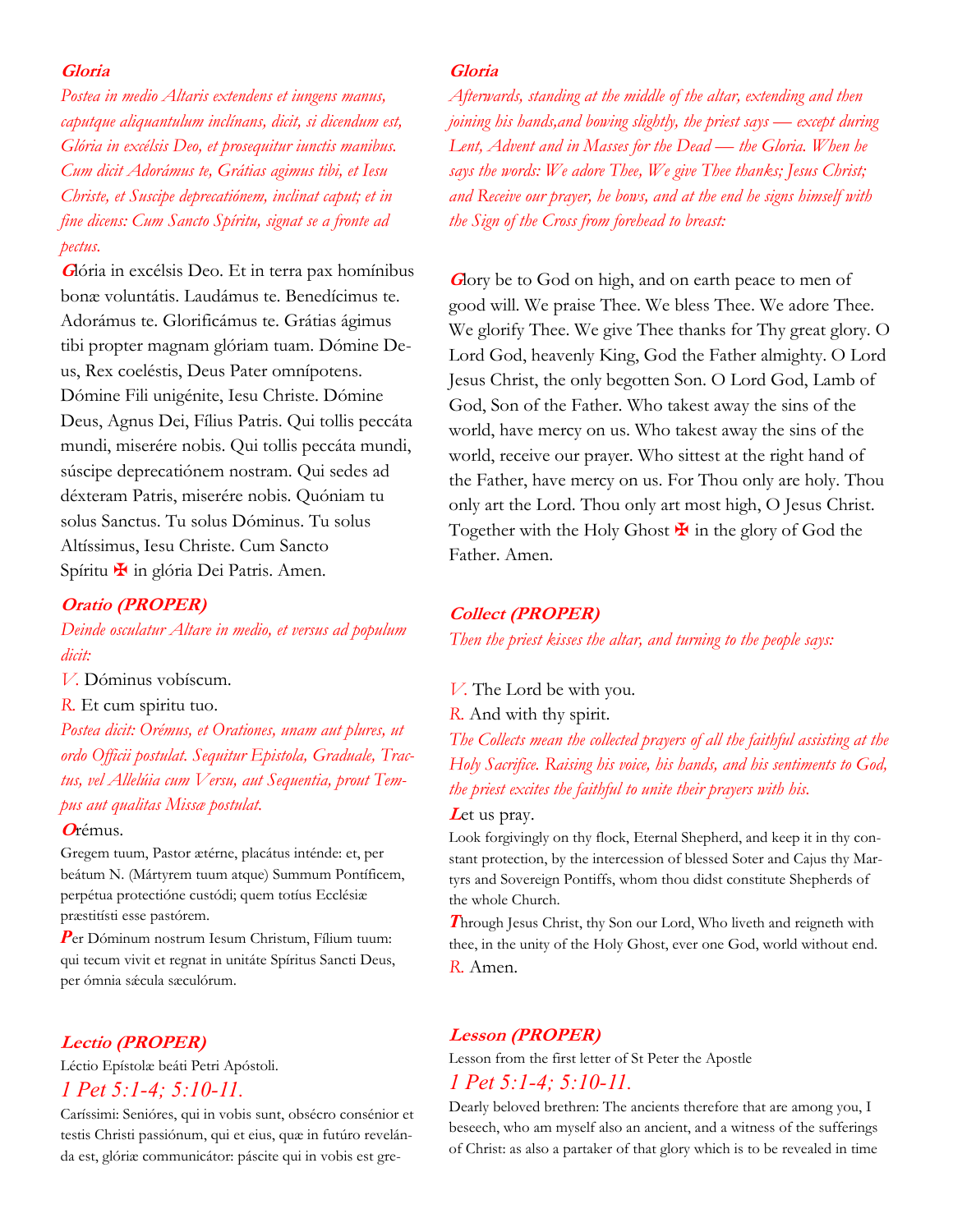gem Dei, providéntes non coácte, sed spontánee secúndum Deum, neque turpis lucri grátia, sed voluntárie; neque ut dominántes in cleris, sed forma facti gregis ex ánimo. Et, cum appáruerit princeps pastórum, percipiétis immarcescíbilem glóriæ corónam. Deus autem omnis grátiæ, qui vocávit nos in ætérnam suam glóriam in Christo Iesu, módicum passos ipse perfíciet, confirmábit solidabítque. Ipsi glória et impérium in sæcula sæculórum. Amen. *R.* Deo grátias.

#### **Graduale (PROPER)**

Allelúia, allelúia

### *Matt 16:18*

Tu es Petrus, et super hanc petram ædificábo Ecclésiam meam

### *Ps 44:17-18.*

Constítues eos príncipes super omnem terram: mémores erunt nóminis tui, Dómine. Allelúia.

### **Evangelium (PROPER)**

## *Si vero Sacerdos sine Diacono et Subdiacono celebrat, delato libro ad aliud cornu Altaris, inclinatus in medio, iunctis manibus dicit:*

**M**unda cor meum, ac labia mea, omnípotens Deus, qui labia Isaíæ Prophétæ cálculo mundásti igníto: ita me tua grata miseratióne dignáre mundáre, ut sanctum Evangélium tuum digne váleam nuntiáre. Per Christum, Dóminum nostrum. Amen.

**<sup>I</sup>**ube, Dómine, benedícere. Dóminus sit in corde meo et in lábiis meis: ut digne et competénter annúntiem Evangélium suum. Amen.

## *Deinde, conversus ad librum, iunctis manibus, dicit:*

*V.* Dóminus vobíscum.

*R.* Et cum spíritu tuo.

*Et pronuntians: Inítium, sive Sequéntia sancti Evangélii, signat librum, et se in fronte, ore et pectore, et legit Evangelium, ut dictum est. Quo finito, respondet Minister: Laus tibi, Christe, et Sacerdos osculatur Evangelium, dicens: per evangelica dicta, ut supra.*

**S**equéntia + sancti Evangélii secúndum Mattháum.

*R.* Glória tibi, Dómine.

#### *Matt 16:13-19*

In illo témpore: Venit Iesus in partes Cæsaréæ Philíppi, et

to come: Feed the flock of God which is among you, taking care of it, not by constraint, but willingly, according to God: not for filthy lucre's sake, but voluntarily: Neither as lording it over the clergy, but being made a pattern of the flock from the heart. And when the prince of pastors shall appear, you shall receive a never fading crown of glory. But the God of all grace, who hath called us into his eternal glory in Christ Jesus, after you have suffered a little, will himself perfect you, and confirm you, and establish you. To him be glory and empire for ever and ever. Amen.

*R.* Thanks be to God.

## **Gradual (PROPER)** Allelúja, allelúja *Matt 16:18*

*A*nd I say to thee: That thou art Peter; and upon this rock I will build my church

### *Ps 44:17-18.*

**Thou shalt make them princes over all the earth. They shall remember** thy name throughout all generations. Therefore shall people praise thee for ever; yea, for ever and ever. Allelúja.

### **Gospel (PROPER)**

## *The Missal is transferred to the other side of the altar. At Low Masses, the priest, bowing down at the middle of the altar, with his hands joined, says:*

**C**leanse my heart and my lips, O almighty God, who didst cleanse the lips of the prophet Isaias with a burning coal, and vouchsafe, through Thy gracious mercy, so to purify me, that I may worthily announce Thy holy Gospel. Through Christ our Lord. Amen.

Give me Thy blessing, O Lord. The Lord be in my heart and on my lips, that I may worthily and in a becoming manner, proclaim His holy Gospel. Amen.

*P.* The Lord be with you.

*S.* And with thy spirit.

 $\mathcal{C}_{\text{ontinuation}} +$  of the Holy Gospel according to Matthew

*R*. Glory be to Thee, O Lord. *Matt 16:13-19*

In that time: Jesus came into the quarters of Caesarea Philippi: and he asked his disciples, saying: Whom do men say that the Son of man is? But they said: Some John the Baptist, and other some Elias, and others Jeremias, or one of the prophets. Jesus saith to them: But whom do you say that I am? Simon Peter answered and said: Thou art Christ, the Son of the living God. And Jesus answering, said to him: Blessed art thou, Simon Bar-Jona: because flesh and blood hath not revealed it to thee, but my Father who is in heaven. And I say to thee: That thou art Peter; and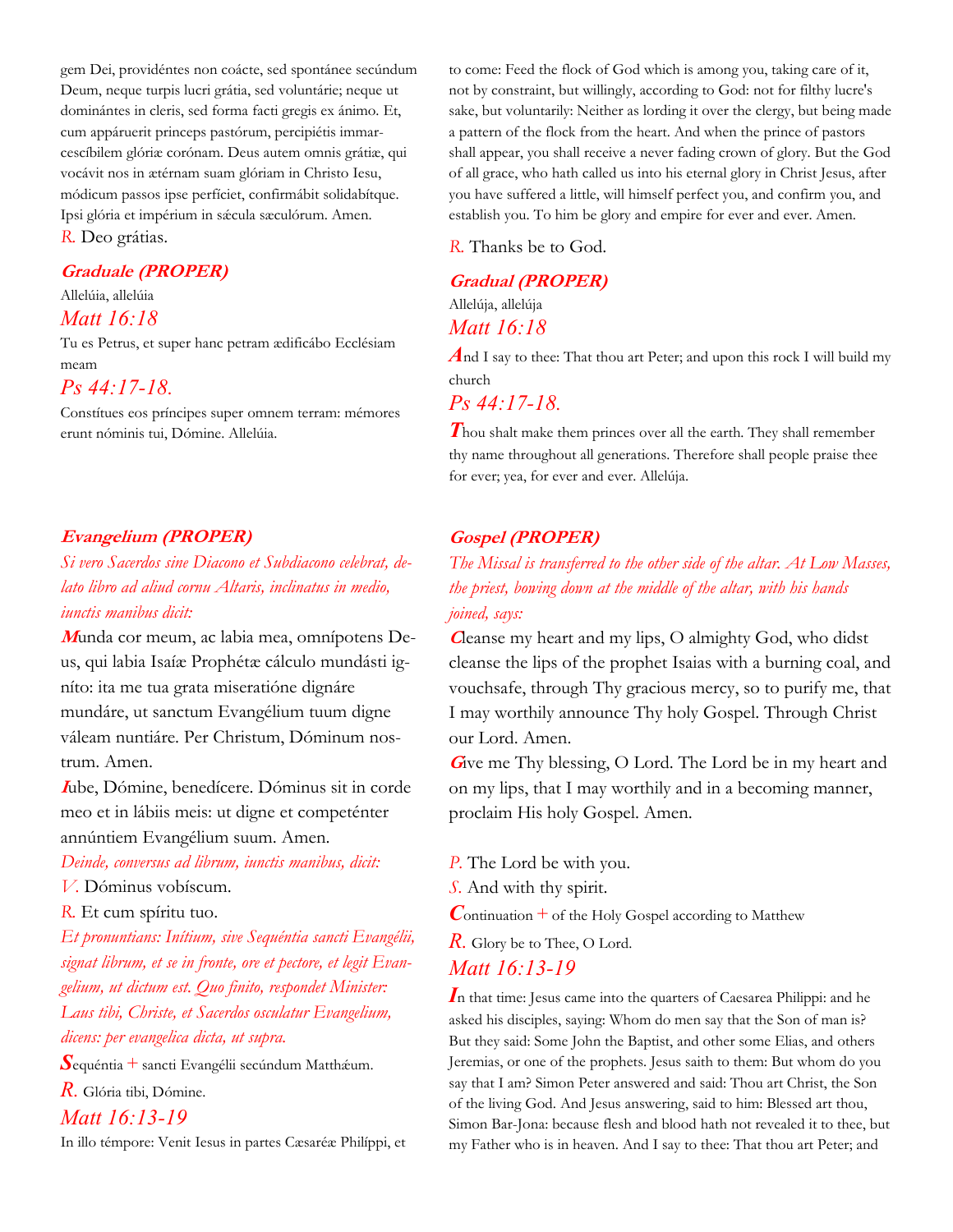interrogábat discípulos suos, dicens: Quem dicunt hómines esse Fílium hóminis? At illi dixérunt: Alii Ioánnem Baptístam, alii autem Elíam, alii vero Ieremíam aut unum ex prophétis. Dicit illis Iesus: Vos autem quem me esse dícitis? Respóndens Simon Petrus, dixit: Tu es Christus, Fílius Dei vivi. Respóndens autem Iesus, dixit ei: Beátus es, Simon Bar Iona: quia caro et sanguis non revelávit tibi, sed Pater meus, qui in cœlis est. Et ego dico tibi, quia tu es Petrus, et super hanc petram ædificábo Ecclésiam meam, et portæ ínferi non prævalébunt advérsus eam. Et tibi dabo claves regni cœlórum. Et quodcúmque ligáveris super terram, erit ligátum et in cœlis: et quodcúmque sólveris super terram, erit solútum et in cœlis.

*R.* Laus tibi, Christe.

*S.* Per Evangélica dicta, deleántur nostra delícta.

### **Credo**

*Deinde ad medium Altaris extendens, elevans et iungens manus, dicit, si dicendum est, Credo in unum Deum, et prosequitur iunctis manibus. Cum dicit Deum, caput Cruci inclinat: quod similiter facit, cum dicit Iesum Christum, et simul adorátur. Ad illa autem verba Et incarnátus est, genuflectit usque dum dicatur Et homo factus est. In fine ad Et vitam ventúri saeculi, signat se signo crucis a fronte ad pectus.*

**C**redo in unum Deum, Patrem omnipoténtem, factórem coeli et terræ, visibílium ómnium et invisibílium. Et in unum Dóminum Iesum Christum, Fílium Dei unigénitum. Et ex Patre natum ante ómnia saecula. Deum de Deo, lumen de lúmine, Deum verum de Deo vero. Génitum, non factum, consubstantiálem Patri: per quem ómnia facta sunt. Qui propter nos hómines et propter nostram salútem descéndit de coelis. Hic genuflectitur Et incarnátus est de Spíritu Sancto ex María Vírgine: Et homo factus est. Crucifíxus étiam pro nobis: sub Póntio Piláto passus, et sepúltus est. Et resurréxit tértia die, secúndum Scriptúras. Et ascéndit in coelum: sedet ad déxteram Patris. Et íterum ventúrus est cum glória iudicáre vivos et mórtuos: cuius regni non erit finis. Et in Spíritum Sanctum, Dóminum et vivificántem: qui ex Patre Filióque

upon this rock I will build my church, and the gates of hell shall not prevail against it. And I will give to thee the keys of the kingdom of heaven. And whatsoever thou shalt bind upon earth, it shall be bound also in heaven: and whatsoever thou shalt loose upon earth, it shall be loosed also in heaven.

*R.* Praise be to Thee, O Christ.

*S.* By the words of the Gospel may our sins be blotted out.

#### **Creed**

*On Sundays and certain Feasts the priest recites the Creed, a summary of the Catholic Doctrine. This profession of faith was drawn up in the General Councils of Nicaea in 325 and Constantinople in 381 to condemn heretics who denied that Jesus Christ and the Holy Ghost were God.*

**I** believe in one God, the Father almighty, Maker of heaven and earth, and of all things, visible and invisible. And in one Lord Jesus Christ, the only begotten Son of God. And born of the Father, before all ages. God of God: Light of Light: true God of true God. Begotten, not made, consubstantial with the Father, by whom all things were made. Who, for us men, and for our salvation, came down from heaven. Here kneel down. And became incarnate by the Holy Ghost of the Virgin Mary: and was made man. He was crucified also for us, suffered under Pontius Pilate, and was buried. And the third day He rose again according to the Scriptures. And ascended into heaven, and sitteth at the right hand of the Father. And He shall come again with glory to judge both the living and the dead, of whose kingdom there shall be no end.

And in the Holy Ghost, the Lord and Giver of Life, proceeding from the Father and the Son. Who together, with the Father and the Son, is adored and glorified: Who spoke by the prophets. And in one, holy, Catholic and Apostolic Church. I confess one baptism for the remission of sins. And I look for the resurrection of the dead. And the life of the world to come. Amen.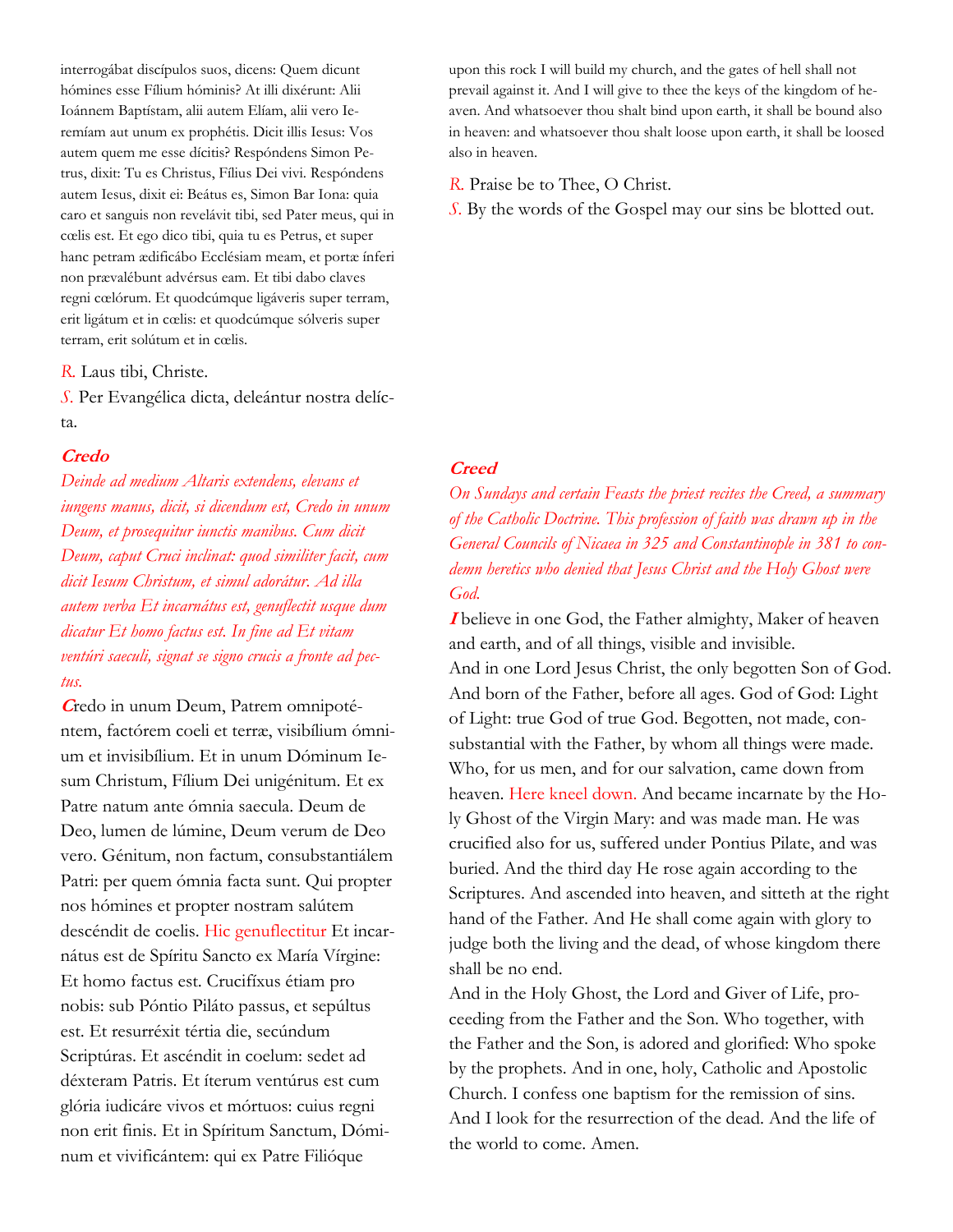procédit. Qui cum Patre et Fílio simul adorátur et conglorificátur: qui locútus est per Prophétas. Et unam sanctam cathólicam et apostólicam Ecclésiam. Confíteor unum baptísma in remissiónem peccatórum. Et exspécto resurrectiónem mortuórum. Et vitam ventúri saeculi. Amen.

### **Offertorium (PROPER)**

*Deinde osculatur Altare, et versus ad populum, dicit: V.* Dóminus vobíscum. *R.* Et cum spíritu tuo. *Postea dicit: Orémus, et Offertorium.* **<sup>O</sup>**rémus *Ier 1:9-10*

Ecce, dedi verba mea in ore tuo: ecce, constítui te super gentes et super regna, ut evéllas et déstruas, et ædífices et plantes. Allelúia.

*Quo dicto, si est Missa sollemnis, Diaconus porrigit Celebranti Patenam cum Hostia: si privata, Sacerdos ipse accipit Patenam cum Hostia, quam offerens, dicit:* **S**uscipe, sancte Pater, omnipotens ætérne Deus, hanc immaculátam hóstiam, quam ego indígnus fámulus tuus óffero tibi Deo meo vivo et vero, pro innumerabílibus peccátis, et offensiónibus, et neglegéntiis meis, et pro ómnibus circumstántibus, sed et pro ómnibus fidélibus christiánis vivis atque defúnctis: ut mihi, et illis profíciat ad salútem in vitam ætérnam. Amen.

*Deinde faciens crucem cum eadem Patena, deponit Hostiam super Corporale. Diaconus ministrat vinum, Subdiaconus aquam in Calice: vel si privata est Missa, utrumque infundit Sacerdos, et aquam miscendam in Calice benedicit signo crucis, dicens:*

**<sup>D</sup>**eus, qui humánæ substántiæ dignitátem mirabíliter condidísti, et mirabílius reformásti: da nobis per huius aquæ et vini mystérium, eius divinitátis esse consórtes, qui humanitátis nostræ fíeri dignátus est párticeps, Iesus Christus, Fílius tuus, Dóminus noster: Qui tecum vivit et regnat in unitáte Spíritus Sancti Deus: per ómnia saecula sæculórum. Amen.

#### **Offertory (PROPER)**

*The priest kisses the altar, and turning to the people says: P.* The Lord be with you. *S.* And with thy spirit. *After saluting the people once more, the priest enters upon the Sacrifice of the Mass proper and urges the faithful to pray with him.* Let us pray. *Jer 1:9-10*

*B*ehold I have given my words in thy mouth: Lo, I have set thee over the nations, and over the kingdoms, to root up, and pull down, and to waste, and to destroy, and to build, and to plant. Allelúja.

*Then the priest reads the Offertory-verse, a short quotation from Holy Scripture which varies with the Mass of each day. This being finished, he offers the bread and wine, which, by virtue of the words of consecration, he is going to change into the adorable Body and Blood of Jesus Christ. He takes the paten with the host and offering it up, says:* **A**ccept, O holy Father, almighty and eternal God, this unspotted host, which I, Thy unworthy servant, offer unto Thee, my living and true God, for my innumerable sins, offenses, and negligences, and for all here present: as also for all faithful Christians, both living and dead, that it may avail both me and them for salvation unto life everlasting. Amen.

*Making the Sign of the Cross with the paten, he places the host upon the corporal. He pours wine and water into the chalice, blessing the water before it is mixed. He pours a few drops of water into the chalice containing wine, in remembrance of the water and blood which flowed from the side of Jesus when pierced by the soldier's lance.*

**<sup>O</sup>** God, who, in creating human nature, didst wonderfully dignify it, and still more wonderfully restore it, grant that, by the Mystery of this water and wine, we may be made partakers of His divine nature, who vouchsafed to be made partaker of our human nature, even Jesus Christ our Lord, Thy Son, who with Thee, liveth and reigneth in the unity of the Holy Ghost, God: world without end. Amen.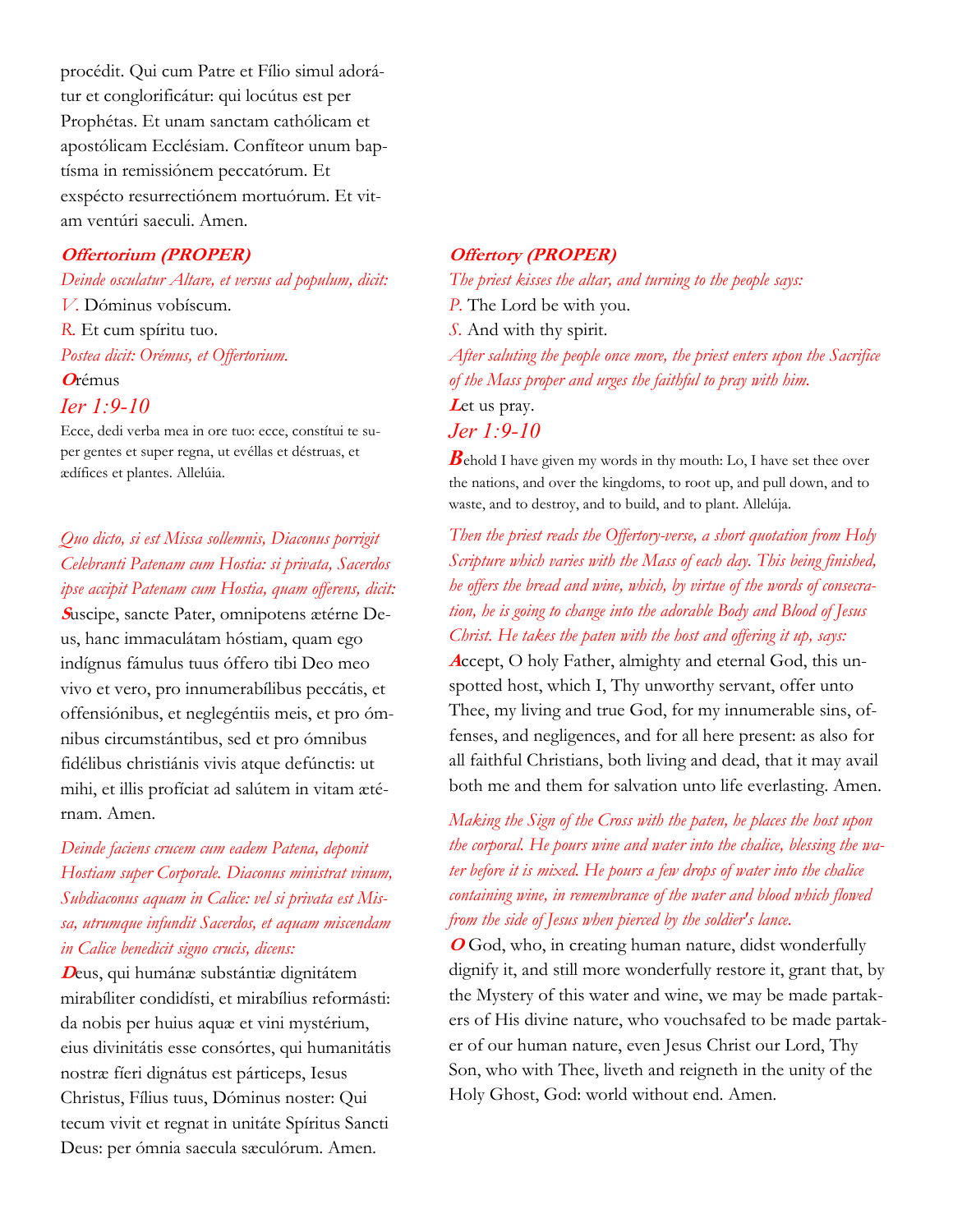### *Postea accipit Calicem, et offert dicens:*

**O**fférimus tibi, Dómine, cálicem salutáris, tuam deprecántes cleméntiam: ut in conspéctu divínæ maiestátis tuæ, pro nostra et totíus mundi salute, cum odóre suavitátis ascéndat. Amen.

## *Deinde facit signum crucis cum Calice, et illum ponit super Corporale, et Palla cooperit: tum, iunctis manibus super Altare, aliquantulum inclinatus, dicit:*

**I**n spíritu humilitátis et in ánimo contríto suscipiámur a te, Dómine: et sic fiat sacrifícium nostrum in conspéctu tuo hódie, ut pláceat tibi, Dómine Deus.

*Erectus expandit manus, easque in altum porrectas iungens, elevátis ad coelum oculis et statim demissis, dicit:*

**V**eni, sanctificátor omnípotens ætérne Deus: Benedicit Oblata, prosequendo: et bene **¥** dic hoc sacrifícium, tuo sancto nómini præparátum.

### *Sacerdos lavat manus, dicens: Ps. 25, 6-12.*

**<sup>L</sup>**avábo inter innocéntes manus meas: et circúmdabo altáre tuum. Dómine: Ut áudiam vocem laudis, et enárrem univérsa mirabília tua. Dómine, diléxi decórem domus tuæ et locum habitatiónis glóriæ tuæ. Ne perdas cum ímpiis, Deus, ánimam meam, et cum viris sánguinum vitam meam: In quorum mánibus iniquitátes sunt: déxtera eórum repléta est munéribus. Ego autem in innocéntia mea ingréssus sum: rédime me et miserére mei. Pes meus stetit in dirécto: in ecclésiis benedícam te, Dómine.

*V.* Glória Patri, et Fílio, et Spirítui Sancto. *R.* Sicut erat in princípio, et nunc, et semper, et in sǽcula sæculórum. Amen.

### *Deinde, aliquantulum inclinatus in medio Altaris, iunctis manibus super eo, dicit:*

**<sup>S</sup>**úscipe, sancta Trinitas, hanc oblatiónem, quam tibi offérimus ob memóriam passiónis, resurrectiónis, et ascensiónis Iesu Christi, Dómini nostri: et in honórem beátæ Maríæ

### *Then the priest takes the chalice, and offers it, saying:*

**W**e offer unto Thee, O Lord, the chalice of salvation, beseeching Thy clemency, that it may ascend before Thy divine Majesty, as a sweet savor, for our salvation, and for that of the whole world. Amen.

## *The priest makes the Sign of the Cross with the chalice, places it upon the corporal, and covers it with the pall. Then, with his hands joined upon the Altar, and slightly bowing down, he says:*

**<sup>A</sup>**ccept us, O Lord, in the spirit of humility and contrition of heart, and grant that the sacrifice which we offer this day in Thy sight may be pleasing to Thee, O Lord God.

*Raising his eyes towards heaven, extending and then joining his hands, the priest makes the Sign of the Cross over the host and the chalice, while he invokes the Holy Spirit.*

**<sup>C</sup>**ome, O almighty and eternal God, the Sanctifier, and bless  $\mathbf{\Psi}$  this Sacrifice, prepared for the glory of Thy holy Name.

## *The priest washes his fingers to symbolize the great purity and inner cleanliness of those who offer or participate in this great Sacrifice. Psalm 25. 6-12*

**I** will wash my hands among the innocent: and I will compass Thine altar, O Lord That I may hear the voice of praise: and tell of all Thy wonderous works. I have loved, O Lord, the beauty of Thy house and the place where Thy glory dwelleth. Take not away my soul, O God, with the wicked: nor my life with blood-thirsty men. In whose hands are iniquities, their right hand is filled with gifts. But I have walked in my innocence: redeem me, and have mercy on me. My foot hath stood in the direct way, in the churches I will bless Thee, O Lord.

*V.* Glory be to the Father, and to the Son, and to the Holy Ghost.

*R.* As it was in the beginning, is now, and ever shall be, world without end. Amen.

## *Bowing down before the middle of the alter, the priest, with joined hands, says:*

**<sup>R</sup>**eceive, O holy Trinity, this oblation which we make to Thee, in memory of the Passion, Resurrection and Ascension of our Lord Jesus Christ, and in honor of Blessed Mary, ever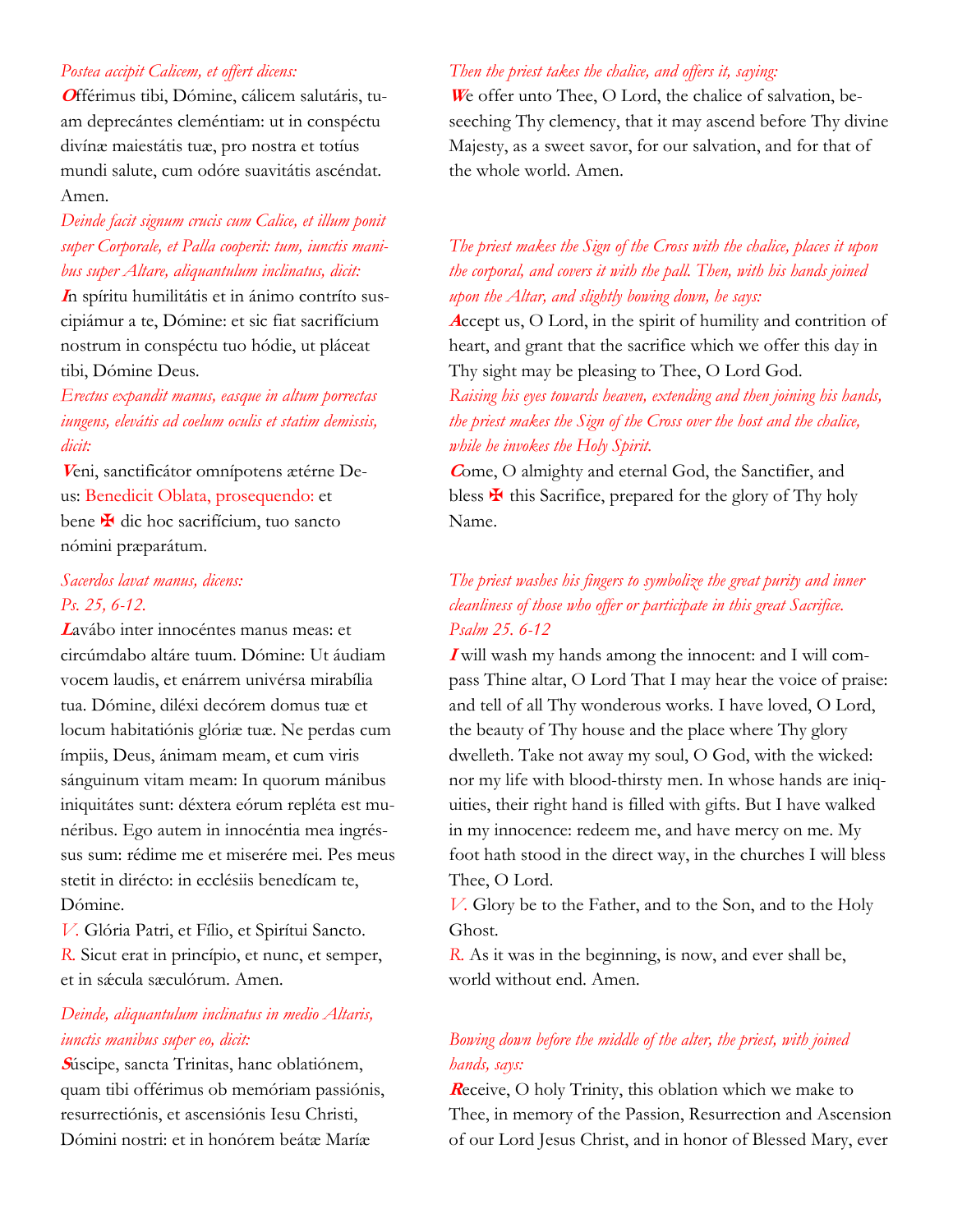semper Vírginis, et beáti Ioannis Baptistæ, et sanctórum Apostolórum Petri et Pauli, et istórum et ómnium Sanctórum: ut illis profíciat ad honórem, nobis autem ad salútem: et illi pro nobis intercédere dignéntur in coelis, quorum memóriam ágimus in terris. Per eúndem Christum, Dóminum nostrum. Amen.

## *Postea osculatur Altare, et versus ad populum extendens, et iungens manus, voce paululum elevata, dicit:*

*S.* Oráte, fratres: ut meum ac vestrum sacrifícium acceptábile fiat apud Deum Patrem omnipoténtem.

### *Minister, seu circumstantes respondent: alioquin ipsemet Sacerdos:*

*M.* Suscípiat Dóminus sacrifícium de mánibus tuis vel meis ad laudem et glóriam nominis sui, ad utilitátem quoque nostram, totiúsque Ecclésiæ suæ sanctæ.

*Sacerdos submissa voce dicit:*

*S.* Amen. *Deinde, manibus extensis, absolute sine Orémus subiungit Orationes secretas.*

### **Secreta (PROPER)**

Oblátis munéribus, quǽsumus, Dómine, Ecclésiam tuam benígnus illúmina: ut, et gregis tui profíciat ubique succéssus, et grati fiant nómini tuo, te gubernánte, pastóres.

*P*er Dóminum nostrum Iesum Christum, Fílium tuum: qui tecum vivit et regnat in unitáte Spíritus Sancti Deus, per ómnia sæcula sæculórum.

*R.* Amen.

### **Praefatio**

*Quibus finitis, cum pervenerit ad conclusionem, clara voce dicit: Per ómnia saecula sæculórum, cum Præfatione, ut in sequentibus. Præfationem incipit ambabus manibus positis hinc inde super Altare: quas aliquantulum elevat, cum dicit: Sursum corda. Iungit eas ante pectus, et caput inclinat, cum dicit: Grátias agamus Dómino, Deo nostro. Deinde disiungit manus, et disiunctas tenet usque ad finem Præfationis: qua finita, iterum iungit eas, et inclinatus*  Virgin, blessed John the Baptist, the holy Apostles Peter and Paul, and of all the Saints, that it may avail unto their honor and our salvation, and may they vouchsafe to intercede for us in heaven, whose memory we celebrate on earth. Through the same Christ our Lord. Amen.

## *The priest kisses the altar and, turning towards the people, extending, then joining his hands, says audibly:*

*P.* Brethren, pray that my Sacrifice and yours may be acceptable to God the Father almighty.

#### *The server answers:*

*S.* May the Lord receive the Sacrifice from thy hands, to the praise and glory of His Name, to our benefit and that of all His holy Church.

*The priest answers in a low voice:*

*P.* Amen.

*Then, with outstretched hands, he recites the Secret Prayers, not beginning with Oremus. The Secret Prayers vary with the Mass, and are found in the Mass of the Day. These being finished, the priest says or sings: P. World without end. S. Amen.*

#### **Secret (PROPER)**

By the offered gifts we beseech thee, O Lord, that thou kindly enlighten thy Church, so that thy flock may everywhere progress and prosper, and thy shepherds, under thy guidance may be pleasing to thy name. *T*hrough Jesus Christ, thy Son our Lord, Who liveth and reigneth with thee, in the unity of the Holy Ghost, ever one God, world without end. *R.* Amen

#### **Preface**

.

*The priest begins the preface, a call to render thanks to God the Father, through Jesus Christ, in union with all the heavenly spirits. The prayer of thanksgiving and praise varies with important Feasts. The priest begins the Preface, holding his hands over the altar:*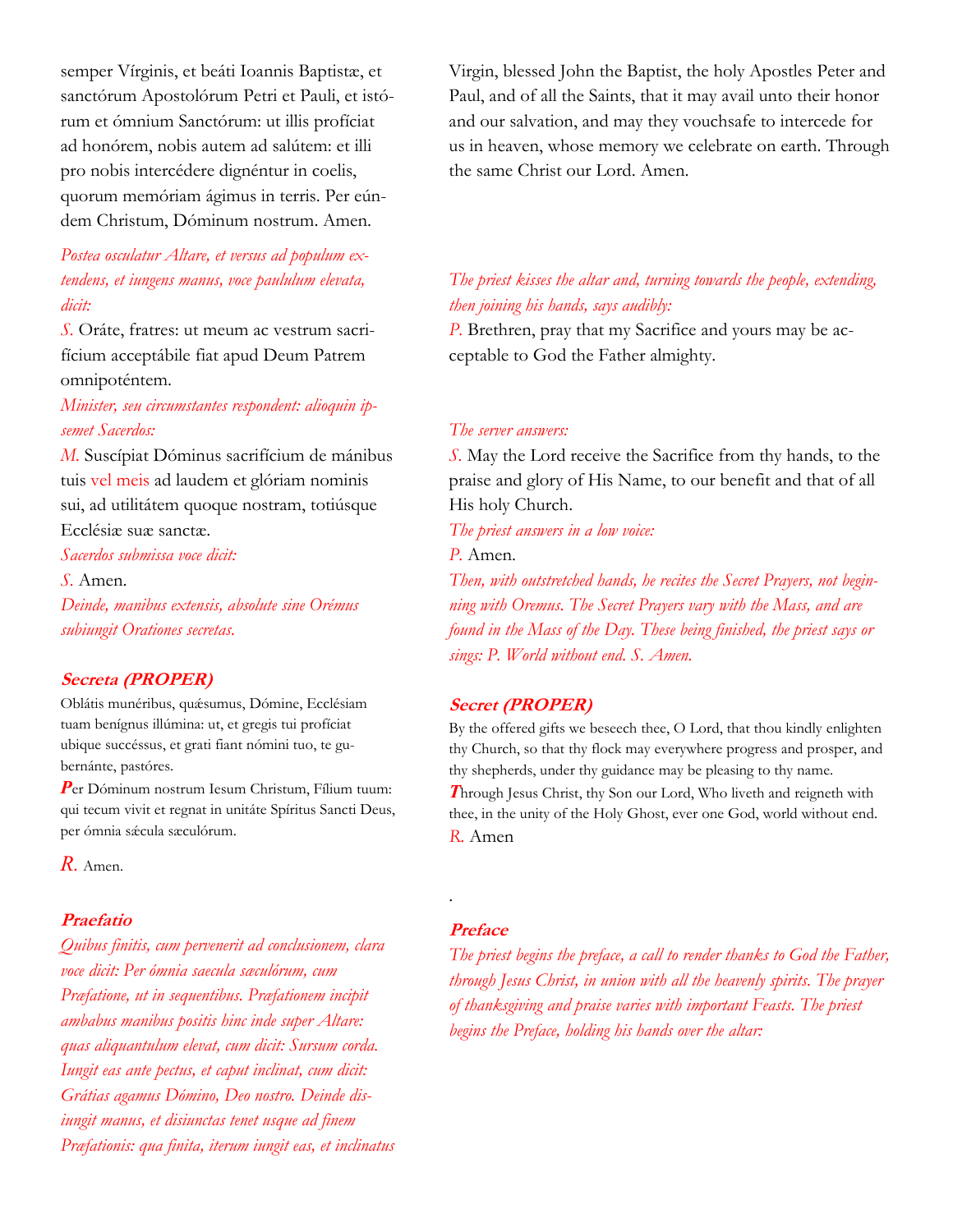## *dicit: Sanctus. Et cum dicit: Benedíctus, qui venit, signum crucis sibi producit a fronte ad pectus.*

- *V.* Dóminus vobíscum.
- *R.* Et cum spíritu tuo.
- *V.* Sursum corda.
- *R.* Habémus ad Dóminum.
- *V.* Grátias agámus Dómino, Deo nostro.
- *R.* Dignum et iustum est.

## *Paschalis* **(PROPER)**

*V*ere dignum et iustum est, æquum et salutáre: Te quidem, Dómine, omni témpore, sed in hoc potíssimum gloriósius prædicáre, cum Pascha nostrum immolátus est Christus. Ipse enim verus est Agnus, qui ábstulit peccáta mundi. Qui mortem nostram moriéndo destrúxit et vitam resurgéndo reparávit. Et ídeo cum Angelis et Archángelis, cum Thronis et Dominatiónibus cumque omni milítia coeléstis exércitus hymnum glóriæ tuæ cánimus, sine fine dicéntes:

**<sup>S</sup>**anctus, Sanctus, Sanctus Dóminus, Deus Sábaoth. Pleni sunt coeli et terra glória tua. Hosánna in excélsis. Benedíctus, qui venit in nómine Dómini. Hosánna in excélsis.

### **Canon**

*Finita præfatione, sacerdos extendens, elevans aliquantulum et iungens manus, elevansque ad cælum oculos, et statim demittens, profunde inclinatus ante Altare, manibus super eo positis, dicit :*

**<sup>T</sup>**e igitur, clementíssime Pater, per Iesum Christum, Fílium tuum, Dóminum nostrum, súpplices rogámus, ac pétimus, osculatur Altare et, iunctis manibus ante pectus, dicit: uti accepta habeas et benedícas, Signat ter super Hostiam et Calicem simul, di-

cens: hæc <del>¥</del> dona, hæc <del>¥</del> múnera, hæc  $\mathbf{\mathbf{\mathsf{F}}}$  sancta sacrifícia illibáta, Extensis manibus prosequitur: in primis, quæ tibi offérimus pro Ecclésia tua sancta cathólica: quam pacificáre, custodíre, adunáre et régere dignéris toto orbe terrárum: una cum fámulo tuo Papa nostro nomen Papae et Antístite nostro nomen Episcopi et ómnibus orthodóxis, atque cathólicæ et apostólicae fídei

- *P.* The Lord be with you.
- *S.* And with thy spirit.
- *P.* Lift up your hearts.
- *S.* We have lifted them up to the Lord.
- *P.* Let us give thanks to the Lord our God.
- *S.* It is meet and just.

## *Easter* **(PROPER)**

It is truly meet and just, right and for our salvation, at all times to praise Thee, O Lord, but more gloriously especially in this season when Christ our Pasch was sacrificed. For He is the Lamb Who hath taken away the sins of the world: Who by dying hath destroyed our death: and by rising again hath restored us to life. And therefore with Angels and Archangels, with Thrones and Dominations, and with all the hosts of the heavenly army, we sing the hymn of Thy glory, evermore saying:

**<sup>H</sup>**oly, Holy, Holy, Lord God of Sabaoth! Heaven and earth are full of Thy glory! Hosanna in the highest! Blessed is He that cometh in the Name of the Lord! Hosanna in the highest!

### **Canon**

**<sup>W</sup>**e therefore, humbly pray and beseech Thee, most merciful Father, through Jesus Christ; Thy Son, our Lord, He kisses the altar that Thou wouldst vouchsafe to accept and bless He joins his hands and signs the oblation thrice with the Sign of the Cross. these  $\mathbf{\Psi}$  gifts, these  $\mathbf{\Psi}$  presents, these  $\mathbf{\Psi}$  holy unspotted Sacrifices, Then extending his hands, he proceeds: which in the first place we offer Thee for Thy holy Catholic Church to which vouchsafe to grant peace, as also to preserve, unite, and govern it throughout the world, together with Thy servant name of Pope our Pope, and name of Bishop our Bishop, and all orthodox believers and professors of the Catholic and Apostolic Faith.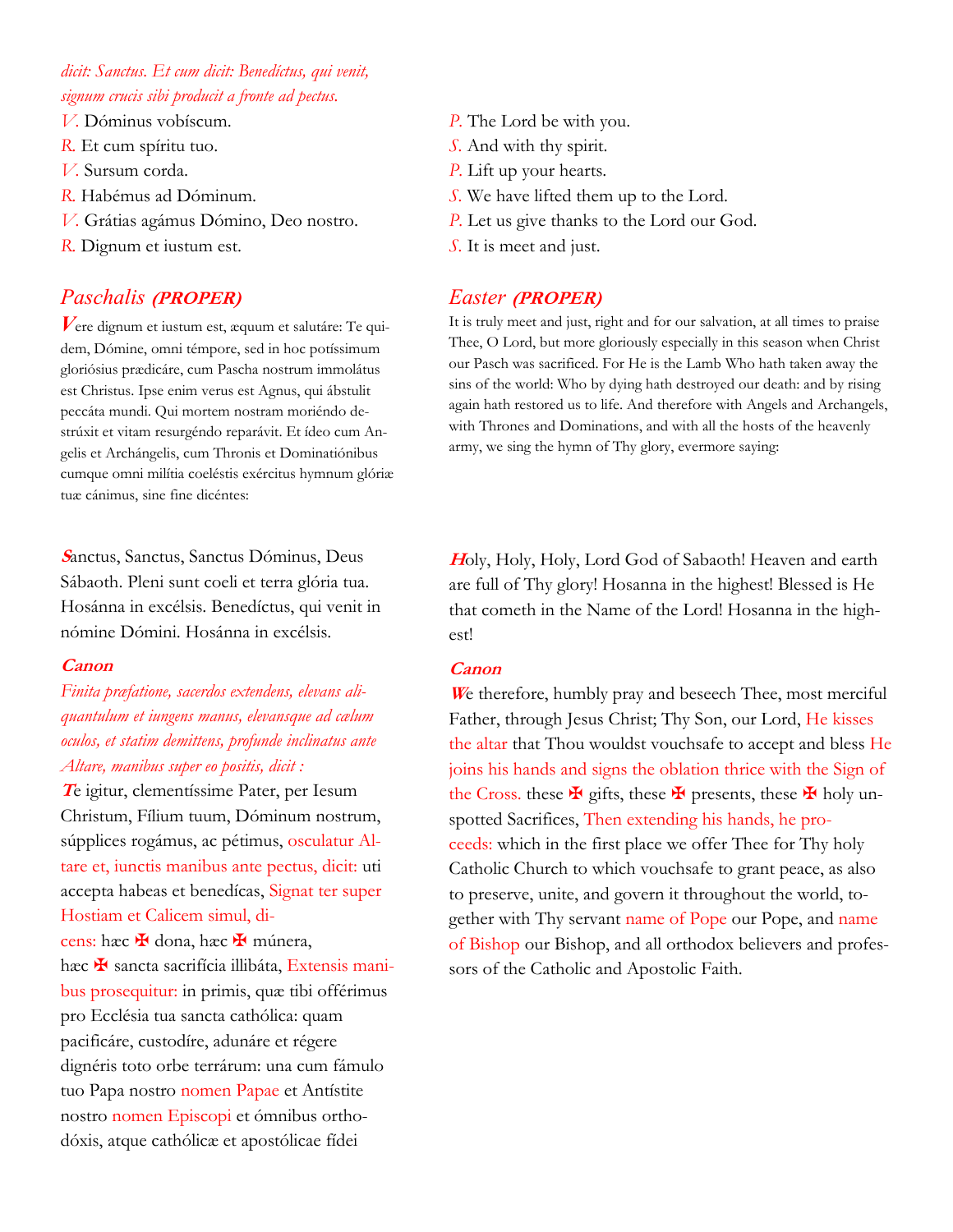### cultóribus.

#### *Commemoratio pro vivis*

**M**eménto, Dómine, famulórum famularúmque tuarum **N.** et **N.** Iungit manus, orat aliquantulum pro quibus orare intendit: deinde manibus extensis prosequitur: et ómnium circumstántium, quorum tibi fides cógnita est et nota devótio, pro quibus tibi offérimus: vel qui tibi ófferunt hoc sacrifícium laudis, pro se suísque ómnibus: pro redemptióne animárum suárum, pro spe salútis et incolumitátis suæ: tibíque reddunt vota sua ætérno Deo, vivo et vero.

**<sup>C</sup>**ommunicántes, et memóriam venerántes, in primis gloriósæ semper Vírginis Maríæ, Genetrícis Dei et Dómini nostri Iesu Christi: sed et beati Ioseph, eiusdem Virginis Sponsi, et beatórum Apostolórum ac Mártyrum tuórum, Petri et Pauli, Andréæ, Iacóbi, Ioánnis, Thomæ, Iacóbi, Philíppi, Bartholomaei, Matthaei, Simónis et Thaddaei: Lini, Cleti, Cleméntis, Xysti, Cornélii, Cypriáni, Lauréntii, Chrysógoni, Ioánnis et Pauli, Cosmæ et Damiáni: et ómnium Sanctórum tuórum; quorum méritis precibúsque concédas, ut in ómnibus protectiónis tuæ muniámur auxílio. Iungit manus Per eúndem Christum, Dóminum nostrum. Amen.

#### Tenens manus expansas super Oblata, dicit:

**<sup>H</sup>**anc igitur oblatiónem servitutis nostræ, sed et cunctae famíliæ tuæ,

quaesumus, Dómine, ut placátus accípias: diésque nostros in tua pace dispónas, atque ab ætérna damnatióne nos éripi, et in electórum tuórum iúbeas grege numerári. Iungit manus Per Christum, Dóminum nostrum. Amen.

**Q**uam oblatiónem tu, Deus, in ómnibus, quaesumus, Signat ter super Obla-

### *Commemoration of the Living*

Be mindful, O Lord, of Thy servants and handmaidens, **N.** et **N.** The priest joins his hands and prays silently for those for whom he intends to pray. Then extending his hands, he proceeds: and of all here present, whose faith and devotion are known unto Thee, for whom we offer, or who offer up to Thee, this sacrifice of praise for themselves, their families and friends, for the redemption of their souls, for the health and salvation they hope for; and who now pay their vows to Thee, the everlasting, living and true God.

**<sup>W</sup>**e pray in union with and honor the memory, especially of the glorious ever Virgin Mary, mother of our God and Lord Jesus Christ: as also of the blessed Joseph, her Spouse, and of the blessed Apostles and Martyrs Peter and Paul, Andrew, James, John, Thomas, James, Philip, Bartholomew, Matthew, Simon, and Thaddeus; Linus, Cletus, Clement, Xystus, Cornelius, Cyprian, Lawrence, Chrysogonus, John and Paul, Cosmas and Damian, and of all Thy Saints, through whose merits and prayers, grant that we may in all things be defended by the help of Thy protection. He joins his hands. Through the same Christ our Lord. Amen.

**<sup>W</sup>**e pray in union with and honor the memory, especially of the glorious ever Virgin Mary, mother of our God and Lord Jesus Christ: as also of the blessed Joseph, her Spouse, and of the blessed Apostles and Martyrs Peter and Paul, Andrew, James, John, Thomas, James, Philip, Bartholomew, Matthew, Simon, and Thaddeus; Linus, Cletus, Clement, Xystus, Cornelius, Cyprian, Lawrence, Chrysogonus, John and Paul, Cosmas and Damian, and of all Thy Saints, through whose merits and prayers, grant that we may in all things be defended by the help of Thy protection. He joins his hands. Through the same Christ our Lord. Amen.

### Spreading his hands over the oblation, he says:

**<sup>W</sup>**e therefore beseech Thee, O Lord, graciously to accept this oblation of our service, as also of Thy whole family; and to dispose our days in Thy peace, preserve us from eternal damnation, and rank us in the number of Thine Elect. He joins his hands. Through the same Christ our Lord. Amen.

**W**hich oblation do Thou, O God, vouchsafe in all respects, He signs thrice the oblation with the Sign of the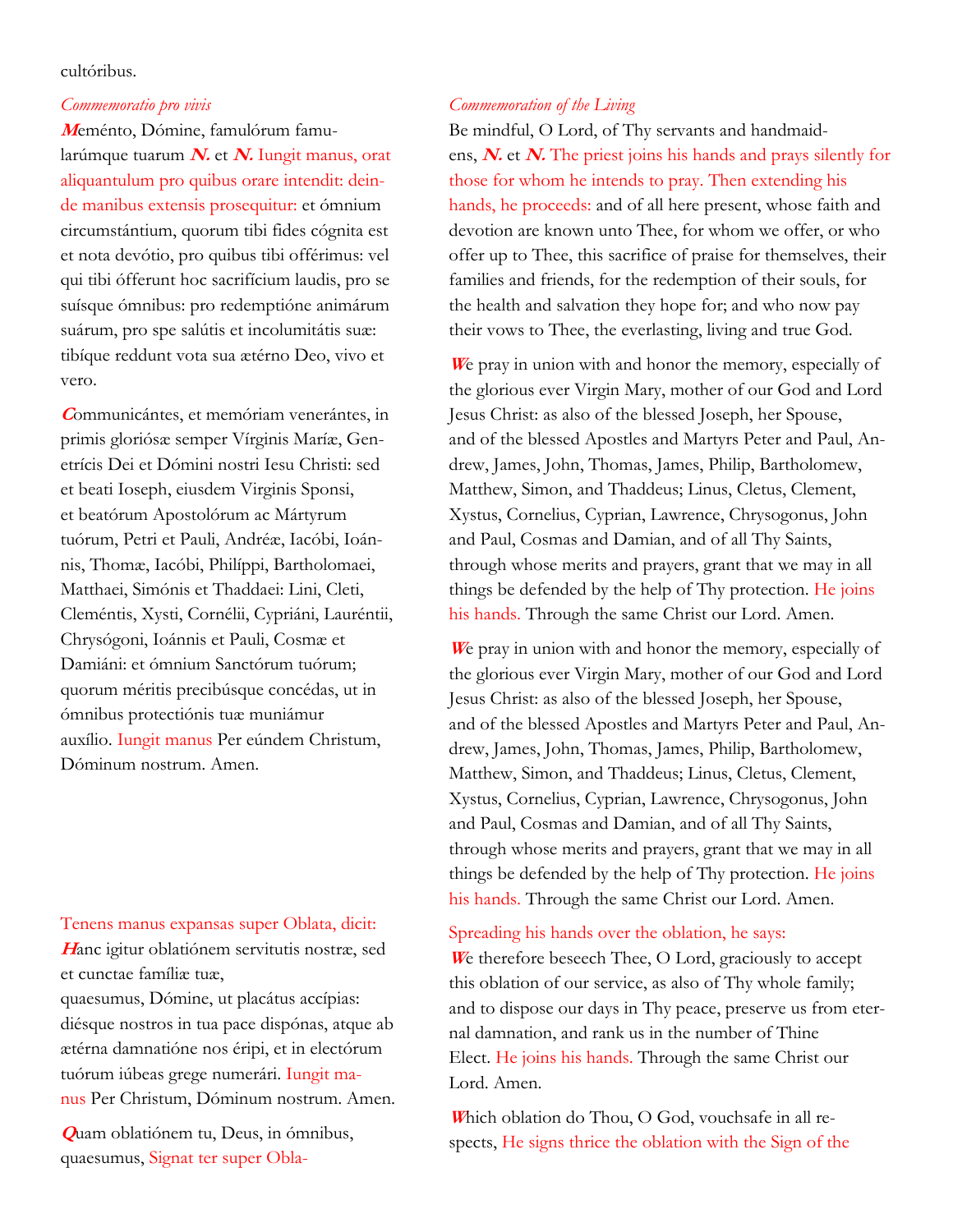ta, bene ✠ díctam, adscríp ✠ tam, ra ✠ tam, rationábilem, acceptabilémque fácere dignéris: Signat semel super Hostiam, ut nobis Cor  $\mathbf{\Psi}$  pus, et semel super Calicem, et San  $\mathbf{\Psi}$  guis fiat dilectíssimi Fílii tui, Iungit manus, Dómini nostri Iesu Christi.

**Q**ui prídie quam paterétur, Accipit Hostiam, accépit panem in sanctas ac venerábiles manus suas, Elevat oculos ad coelum, elevátis óculis in coelum ad te Deum, Patrem suum omnipoténtem, Caput inclinat, tibi grátias agens, Signat super Hostiam, bene  $\blacktriangleright$  dixit, fregit, dedítque discípulis suis, dicens: Accípite, et manducáte ex hoc omnes.

*Tenens ambabus manibus Hostiam inter indices et pollices, profert verba consecrationis secrete, distincte et attente super Hostiam, et simul super omnes, si plures sint consecrandæ.*

### *HOC EST ENIM CORPUS MEUM.*

*Quibus verbis prolatis, statim Hostiam consecratam genuflexus adorat: surgit, ostendit populo, reponit super Corporale, et genuflexus iterum adorat: nec amplius pollices et indices disiungit, nisi quando Hostia tractanda est, usque ad ablutionem digitorum.*

Tunc, detecto Calice, dicit: **<sup>S</sup>**ímili modo postquam coenátum est, Ambabus manibus accipit Calicem, accípiens et hunc præclárum Cálicem in sanctas ac venerábiles manus suas: item Caput inclinat, item tibi grátias agens, Sinistra tenens Calicem, dextera signat super eum, bene  $\mathbf{\Psi}$  dixit, dedítque discípulis suis, dicens: Accípite, et bíbite ex eo omnes.

*Profert verba consecrationis super Calicem, attente, continuate, et secrete, tenens illum parum elevatum.*

*HIC EST ENIM CALIX SANGUINIS MEI, NOVI ET AETERNI TESTAMENTI: MYSTERIUM FIDEI: QUI PRO VOBIS ET PRO MULTIS EFFUNDETUR IN REMIS-*

Cross. to bless,  $\mathbf{\Psi}$  approve,  $\mathbf{\Psi}$  ratify,  $\mathbf{\Psi}$  make worthy and acceptable; He signs again the Host and chalice with the Sign of the Cross. that it may be made for us the Body  $\maltese$  and Blood  $\maltese$  of Thy most beloved Son Jesus Christ our Lord.

**<sup>W</sup>**ho, the day before He suffered, He takes the host. took bread into His holy and venerable hands, He raises his eyes to heaven. and with His eyes lifted up towards heaven unto Thee, God, His almighty Father, giving thanks to Thee, He signs the host with the Sign of the Cross He blessed  $\mathbf{\Psi}$  it, broke it and gave it to His disciples saying: Take and eat ye all of this,

*The words of the Consecration of the Host:*

#### *FOR THIS IS MY BODY.*

*After pronouncing the words of the Consecration, the priest, kneeling, adores the Sacred Host; rising, he elevates It. -- Look up at the Sacred Host, with faith, piety, and love, saying: "My Lord and my God." - and then placing It on the corporal, again adores It. After this he never disjoins his fingers and thumbs, except when he is to take the Host, until after the washing of his fingers.*

Consecration of the Wine Then, uncovering the chalice, the priest says:

**<sup>I</sup>**n like manner, after He had supped, He takes the chalice with both his hands. taking also this excellent chalice into His holy and venerable hands He takes the chalice in his left hand, and with his right he signs it with the Sign of the Cross. He blessed  $\blacktriangleright$  , and gave it to His disciples, saying: Take and drink ye all of this,

*The words of Consecration of the Chalice*

*FOR THIS IS THE CHALICE OF MY BLOOD OF THE NEW AND ETERNAL TESTAMENT, THE MYSTERY OF FAITH; WHICH SHALL BE SHED FOR YOU AND*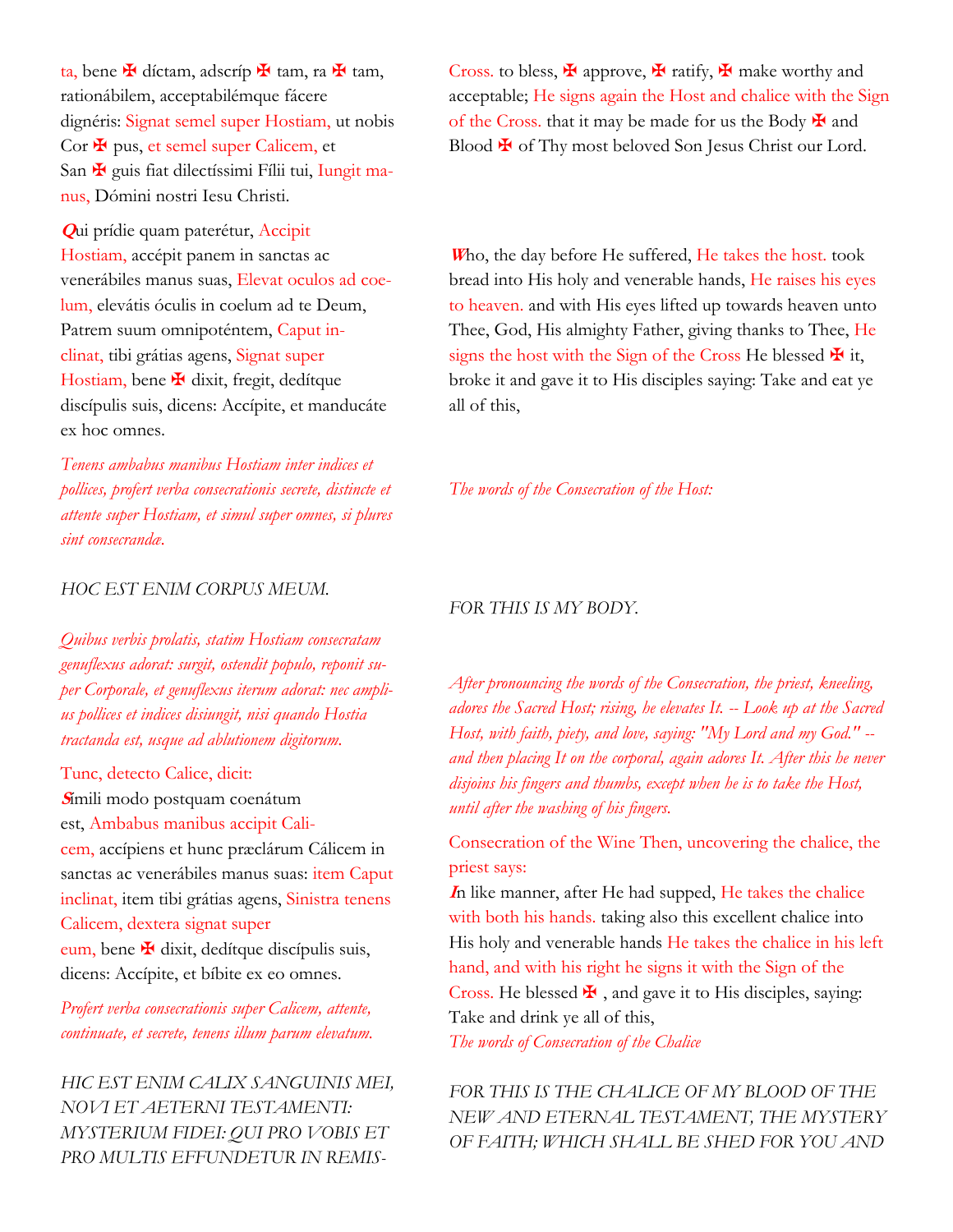### *Quibus verbis prolatis, deponit Calicem super Corporale, et dicens secrete:*

**H**æc quotiescúmque fecéritis, in mei memóriam faciétis.

*Genuflexus adorat: surgit, ostendit populo, deponit, cooperit, et genuflexus iterum adorat.*

#### Deinde disiunctis manibus dicit:

**<sup>U</sup>**nde et mémores, Dómine, nos servi tui, sed et plebs tua sancta, eiusdem Christi Fílii tui, Dómini nostri, tam beátæ passiónis, nec non et ab ínferis resurrectiónis, sed et in coelos gloriósæ ascensiónis: offérimus præcláræ maiestáti tuæ de tuis donis ac datis, Iungit manus, et signat ter super Hostiam, et Calicem simul, dicens: hóstiam  $\mathbf{\Psi}$  puram, hóstiam **¥** sanctam,

hóstiam **¥** immaculátam, Signat semel super Hostiam, dicens: Panem **\*** sanctum vitæ æté-

rnæ, et semel super Calicem, dicens: et Calicem ✠ salútis perpétuæ.

### Extensis manibus prosequitur:

**<sup>S</sup>**upra quæ propítio ac seréno vultu respícere dignéris: et accépta habére, sicúti accépta habére dignátus es múnera púeri tui iusti Abel, et sacrifícium Patriárchæ nostri Abrahæ: et quod tibi óbtulit summus sacérdos tuus Melchísedech, sanctum sacrifícium, immaculátam hóstiam.

## *Profunde inclinatus, iunctis manibus et super Altare positis, dicit:*

**<sup>S</sup>**úpplices te rogámus, omnípotens Deus: iube hæc perférri per manus sancti Angeli tui in sublíme altáre tuum, in conspéctu divínæ maiestátis tuæ: ut, quotquot Osculatur Altare, ex hac altáris participatióne sacrosánctum Fílii tui Iungit manus, et signat semel super Hostiam, et semel super Calicem, Cor <sup>★</sup> pus, et Sán ★ guinem sumpsérimus, Seipsum signat, dicens: omni benedictióne coelésti et grátia repleámur. Iungit ma*After the elevation of the Chalice, the priest says in a low voice:* **A**s often as ye do these things, ye shall do them in remembrance of Me. *The priest kneels and adores the Precious Blood; rising, he elevates the Chalice, and setting it down he covers it and adores it again.*

#### With his hands held apart, he then proceeds

**<sup>W</sup>***herefore, O Lord, we Thy servants, as also Thy holy people, calling to mind the blessed Passion of the same Christ, Thy Son, our Lord, and also His Resurrection from the dead and His glorious Ascension into heaven: do offer unto Thy most excellent Majesty of Thine own gifts, bestowed upon us, He joins his hands and signs thrice the Host and Chalice with the Sign of the Cross. a pure*  $\mathbf{\mathbf{\mathcal{F}}}$  Host, a holy  $\mathbf{\mathcal{F}}$  Host, an *unspotted* ✠ *Host, He signs the Host and the Chalice, with the Sign of the Cross. the holy*  $\mathbf{\mathcal{F}}$  *Bread of eternal life, and the Chalice*  $\mathbf{\mathcal{F}}$  *of everlasting salvation.*

#### Extending his hands, he proceeds

**<sup>U</sup>**pon which vouchsafe to look with a propitious and serene countenance, and to accept them, as Thou wert graciously pleased to accept the gifts of Thy just servant Abel, and the sacrifice of our patriarch Abraham, and that which Thy high priest Melchisedech offered to Thee, a holy Sacrifice, and unspotted Victim.

#### *Bowing down, with his hands joined and placed upon the altar, he says:*

**<sup>W</sup>**e most humbly beseech Thee, almighty God, command these offerings to be borne by the hands of Thy holy Angels to Thine altar on high, in the sight of Thy divine majesty, that as many He kisses the altar. as shall partake of the most holy He joins his hand, and signs the Host and the Chalice with the Sign of the Cross. Body  $\mathbf{\Psi}$  and Blood  $\mathbf{\Psi}$  of Thy Son He signs himself with the Sign of the Cross. at this altar, may be filled with every heavenly grace and blessing.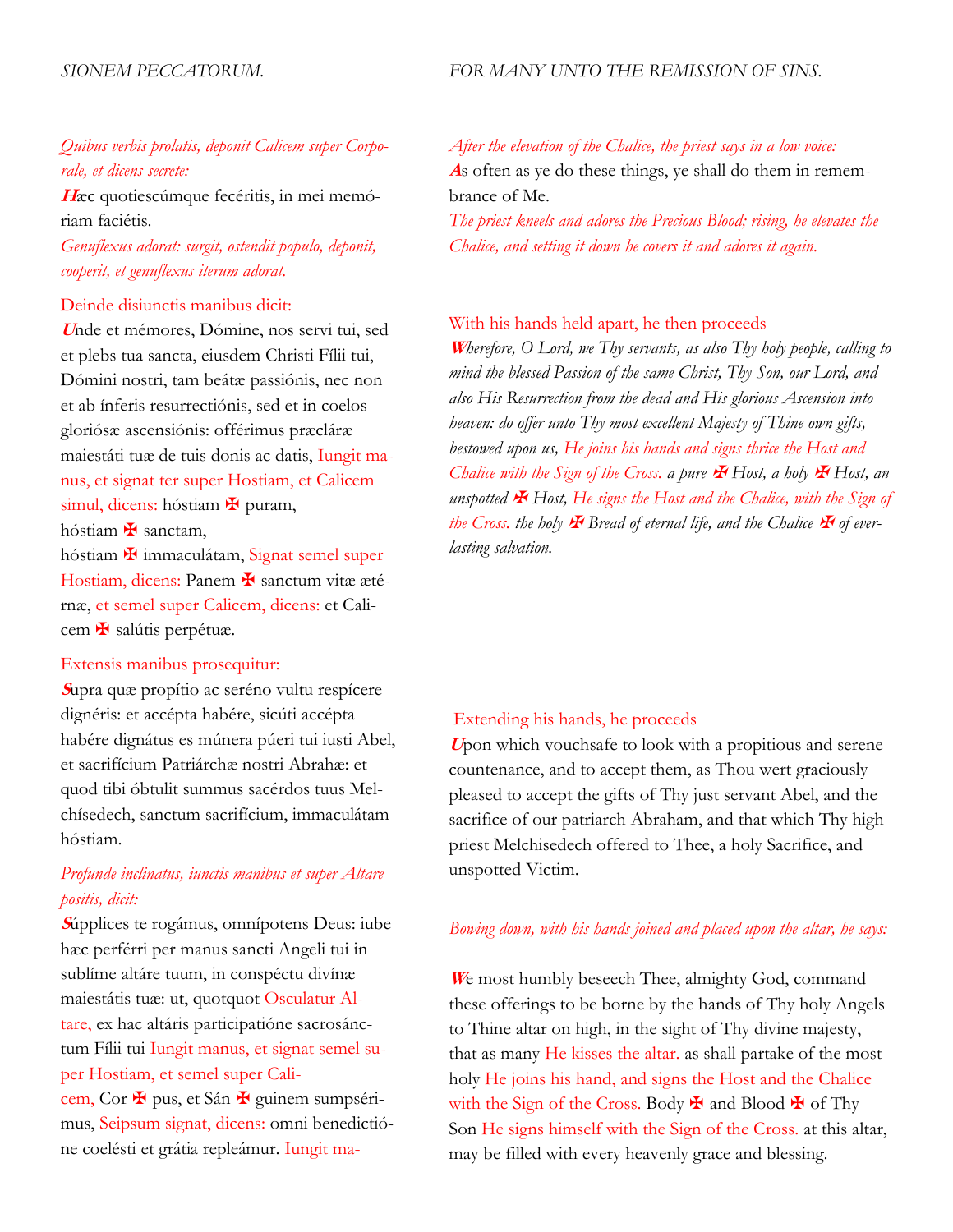nus. Per eúndem Christum, Dóminum nostrum. Amen.

### *Commemoratio pro defunctis*

**M**eménto étiam, Dómine, famulórum famularúmque tuárum **N.** et **N.**, qui nos præcessérunt cum signo fídei, et dórmiunt in somno pacis. Iungit manus, orat aliquántulum pro iis defunctis, pro quibus orare intendit, deinde extensis manibus prosequitur: Ipsis, Dómine, et ómnibus in Christo quiescéntibus locum refrigérii, lucis pacis ut indúlgeas, deprecámur. Iungit manus, et caput inclinat, dicens: Per eúndem Christum, Dóminum nostrum. Amen.

### *Manu dextera percutit sibi pectus, elata aliquantulum voce dicens:*

**<sup>N</sup>**obis quoque peccatóribus Extensis manibus ut prius, secrete prosequitur: fámulis tuis, de multitúdine miseratiónum tuárum sperántibus, partem áliquam et societátem donáre dignéris, cum tuis sanctis Apóstolis et Martýribus: cum Ioánne, Stéphano, Matthía, Bárnaba, Ignátio, Alexándro, Marcellíno, Petro, Felicitáte, Perpétua, Agatha, Lúcia, Agnéte, Cæcília, Anastásia, et ómnibus Sanctis tuis: intra quorum nos consórtium, non æstimátor mériti, sed véniæ, quaesumus, largítor admítte. Iungit manus. Per Christum, Dóminum nostrum.

**<sup>P</sup>**er quem hæc ómnia, Dómine, semper bona creas, Signat ter super Hostiam, et Calicem simul, dicens: sancti  $\mathbf{\ddot{F}}$  ficas, viví  $\mathbf{\ddot{F}}$  ficas, bene  $\mathbf \#$  dícis et præstas nobis.

*Discooperit Calicem, genuflectit, accipit Hostiam inter pollicem et indicem manus dexteræ: et tenens sinistra Calicem, cum Hostia signat ter a labio ad labium Calicis, dicens:*

Per ip  $\mathbf{\Psi}$  sum, et cum ip  $\mathbf{\Psi}$  so, et in ip ✠ so, Cum ipsa Hostia signat bis inter se et Calicem, dicens: est tibi Deo Patri **¥** omnipotenti, in unitáte Spíritus  $\mathbf{\hat{H}}$  Sancti, *Elevans parum Calicem cum Hostia, dicit:*

omnis honor, et glória.

Through the same Christ our Lord. Amen.

#### *Commemoration of the Dead*

**R**emember also, O Lord, Thy servants and handmaids  $N$  and  $N$ , who are gone before us with the sign of faith, and rest in the sleep of peace. He joins his hands and prays for such of the dead as he intends to pray for, then extending his hands he proceeds: To these, O Lord, and to all that rest in Christ, grant, we beseech Thee, a place of refreshment, light, and peace; He joins his hands, and bows his head: Through the same Christ our Lord. Amen.

## *pronounces in a somewhat elevated tone of voice, to symbolize an act of public self-humiliation; at the same time he strikes his breast in a token of contrition.*

**<sup>T</sup>**o us also, Thy sinful servants, confiding in the multitude of Thy mercies, vouchsafe to grant some part and fellowship with Thy holy Apostles and Martyrs, with John, Stephen, Matthias, Barnabas, Ignatius, Alexander, Marcellinus, Peter, Felicitas, Perpetua, Agatha, Lucy, Agnes, Cecilia, Anastasia, and with all Thy Saints, into whose company we beseech Thee to admit us, not weighing our merits, but pardoning our offenses. He joins his hands. Through Christ our Lord.

### **<sup>B</sup>**y Whom, O Lord, Thou dost ever create. He signs thrice the Host and the Chalice, say-

ing: sanctify,  $\mathbf{\ddot{H}}$  quicken,  $\mathbf{\ddot{H}}$  bless,  $\mathbf{\ddot{H}}$  and give unto us all these good things.

*He uncovers the Chalice, and genuflects: then taking the Host in his right hand, and holding the Chalice in his left, he signs with the Sign of the Cross three times across the Chalice, saying:*

By Him,  $\mathbf{\Psi}$  and with Him,  $\mathbf{\Psi}$  and in Him  $\mathbf{\Psi}$  He signs twice between the Chalice and his breast. is to Thee, God the Father  $\mathbf{\Psi}$  almighty, in the unity of the Holy  $\mathbf{\Psi}$  Ghost, *He elevates a little the Chalice with the Host.* all honor and glory.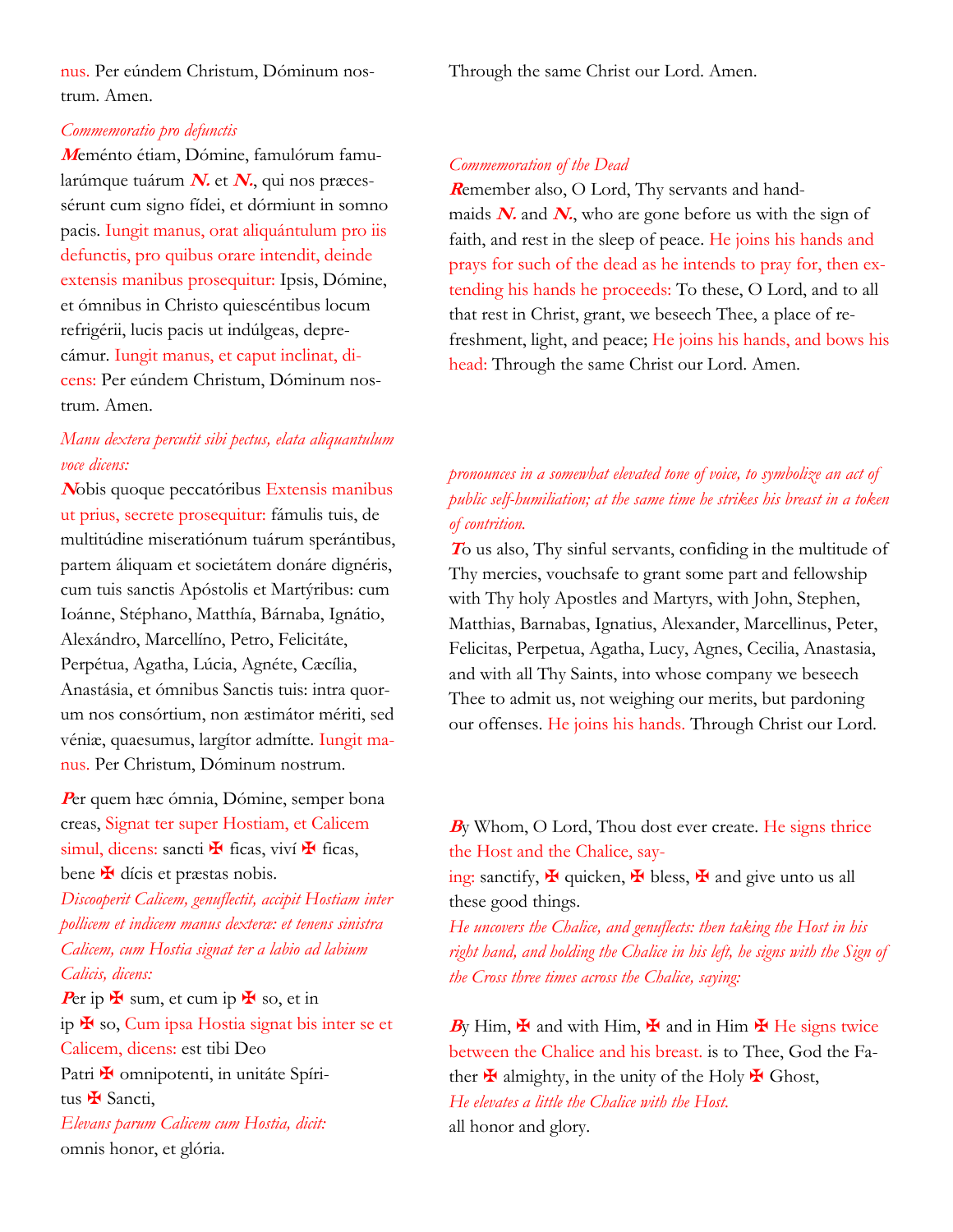## *ponit Hostiam, Calicem Palla cooperit, genuflectit, surgit, et dicit intellegibili voce vel cantat:*

**<sup>P</sup>**er omnia saecula saecolorum. *R.* Amen.

### **Preparatio Communionis** Iungit manus.

**<sup>O</sup>**rémus: Præcéptis salutáribus móniti, et divína institutione formati audemus dicere: Extendit manus.

Pater noster, qui es in caelis, Sanctificetur nomen tuum. Adveniat regnum tuum. Fiat voluntas tua, sicut in coelo et in terra. Panem nostrum quotidianum da nobis hodie. Et dimitte nobis debita nostra, sicut et nos dimittimus debitoribus nostris. Et ne nos inducas in tentationem:

- *R.* Sed libera nos a malo.
- *S.* Sacerdos secrete dicit : Amen.

## *Deinde manu dextera accipit inter indicem et medium digitos Patenam, quam tenens super Altare erectam, dicit secrete:*

**<sup>L</sup>**íbera nos, quaesumus, Dómine, ab ómnibus malis, prætéritis, præséntibus et futúris: et intercedénte beáta et gloriósa semper Vírgine Dei Genetríce María, cum beátis Apóstolis tuis Petro et Paulo, atque Andréa, et ómnibus Sanctis, Signat se cum Patena a fronte ad pectus, da propítius pacem in diébus nostris: Patenam osculatur, ut, ope misericórdiæ tuæ adiúti, et a peccáto simus semper líberi et ab omni perturbatióne secúri.

*Submittit Patenam Hostiæ, discooperit Calicem, genuflectit, surgit, accipit Hostiam, et eam super Calicem tenens utraque manu, frangit per medium, dicens:* **<sup>P</sup>**er eúndem Dóminum nostrum Iesum

Christum, Fílium tuum.

*Et mediam partem, quam in dextera manu tenet, ponit super Patenam. Deinde ex parte, quæ in sinistra remanserat, frangit particulam, dicens:*

Qui tecum vivit et regnat in unitáte Spíritus Sancti Deus.

*Aliam mediam partem, quam in sinistra manu habet, adiungit mediæ super Patenam positæ, et particulam* 

### *Replacing the Host, and covering the Chalice, he kneels down, and rising again, he says or sings: P.* World without end.

*S.* Amen.

### **Preparation for Communion**

Let us pray. Instructed by Thy saving precepts, and following Thy divine institution, we are bold to say: **<sup>O</sup>**ur Father, who art in heaven, hallowed be Thy Name; Thy kingdom come; Thy will be done on earth as it is in heaven. Give us this day our daily bread. And forgive us our trespasses, as we forgive those who trespass against us. And lead us not into temptation.

*M.* But deliver us from evil.

*P.* Amen.

## *Then the priest takes the paten between the first and second finger and says:*

**D**eliver us, we beseech Thee, O Lord, from all evils, past, present, and to come; and by the intercession of the Blessed and glorious ever Virgin Mary, Mother of God, and of the holy Apostles, Peter and Paul, and of Andrew, and of all the Saints, He signs himself with the paten, and then kisses it. mercifully grant peace in our days, that through the assistance of Thy mercy we may be always free from sin, and secure from all disturbance.

*He places the paten under the Host, uncovers the Chalice, and makes a genuflection; rising, he takes the Host and breaks It in the middle over the Chalice, saying:*

**Through the same Jesus Christ, Thy Son, our Lord.** 

*He puts the Part which is in his right hand upon the paten, and breaks a Particle from the other Part in his left hand, saying:*

Who with Thee in the unity of the Holy Ghost liveth and reigneth God,

*He places the Half which is in his left hand on the paten, and holding the Particle which he broke off in his right hand, and the Chalice in his left, he says:*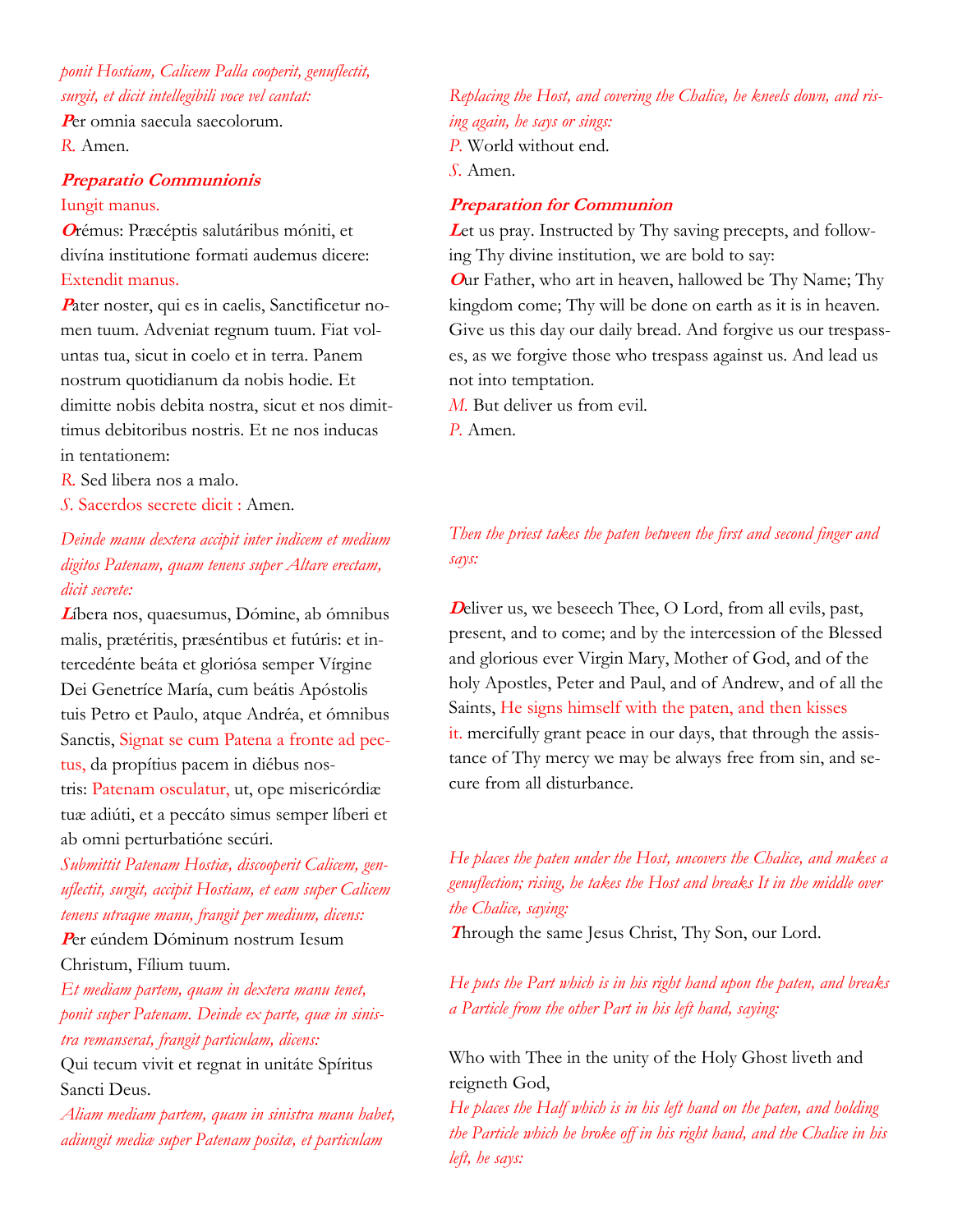*parvam dextera retinens super Calicem, quem sinistra per nodum infra cuppam tenet, dicit intellegibili voce vel cantat:*

*V.* Per omnia saecula saeculorum.

*R.* Amen.

*Cum ipsa particula signat ter super Calicem, dicens:* **<sup>P</sup>**ax Domini sit semper vobiscum. *R.* Et cum spiritu tuo.

### *Particulam ipsam immittit in Calicem, dicens secrete:*

**<sup>H</sup>**aec commíxtio, et consecrátio Córporis et Sánguinis Dómini nostri Iesu Christi, fiat accipiéntibus nobis in vitam ætérnam. Amen. *Cooperit Calicem, genuflectit, surgit, et inclinatus Sacramento, iunctis manibus, et ter pectus percutiens, intellegibili voce dicit:*

**<sup>A</sup>**gnus Dei, qui tollis peccáta mundi: miserére nobis.

**<sup>A</sup>**gnus Dei, qui tollis peccáta mundi: miserére nobis.

**<sup>A</sup>**gnus Dei, qui tollis peccáta mundi: dona nobis pacem.

## *Deinde, iunctis manibus super Altare, inclinatus dicit secrete sequentes Orationes:*

**<sup>D</sup>**ómine Iesu Christe, qui dixísti Apóstolis tuis: Pacem relínquo vobis, pacem meam do vobis: ne respícias peccáta mea, sed fidem Ecclésiæ tuæ; eámque secúndum voluntátem tuam pacificáre et coadunáre dignéris: Qui vivis et regnas Deus per ómnia saecula sæculórum. Amen.

**D**ómine Iesu Christe, Fili Dei vivi, qui ex voluntáte Patris, cooperánte Spíritu Sancto, per mortem tuam mundum vivificásti: líbera me per hoc sacrosánctum Corpus et Sánguinem tuum ab ómnibus iniquitátibus meis, et univérsis malis: et fac me tuis semper inhærére mandátis, et a te numquam separári permíttas: Qui cum eódem Deo Patre et Spíritu Sancto vivis et regnas Deus in saecula sæculórum. Amen.

**<sup>P</sup>**ercéptio Córporis tui, Dómine Iesu Christe, quod ego indígnus súmere præsúmo, non mi*P.* World without end. *S.* Amen. *The priest makes the Sign of the Cross with the Particle over the Chalice, saying: P*. The peace  $\mathbf{\Psi}$  of the Lord be  $\mathbf{\Psi}$  always with  $\mathbf{\Psi}$  you. *S.* And with thy spirit.

*He puts the Particle into the Chalice, saying:*

**<sup>M</sup>**ay this mixture and consecration of the Body and Blood of our Lord Jesus Christ be to us who receive it effectual unto eternal life. Amen.

*He covers the Chalice, genuflects and rises; than bowing down and striking his breast thrice, he says:*

**<sup>L</sup>**amb of God, who takest away the sins of the world, have mercy on us.

**<sup>L</sup>**amb of God, who takest away the sins of the world, have mercy on us.

**<sup>L</sup>**amb of God, who takest away the sins of the world, grant us peace.

## *With his hands joined and resting on the altar, standing inclined, he says the three following prayers:*

**<sup>O</sup>** Lord Jesus Christ, who saidst to Thine Apostles: Peace I leave you, My peace I give you: regard not my sins, but the faith of Thy Church; and vouchsafe to grant her that peace and unity which is agreeable to Thy will: Who livest and reignest God, world without end. Amen.

**O** Lord Jesus Christ, Son of the living God, who, according to the will of Thy Father, with the cooperation of the Holy Ghost, hast by Thy death given life to the world; deliver me by this Thy most sacred Body and Blood, from all my iniquities and from all evils; and make me always cleave to Thy commandments, and suffer me never to be separated from Thee, Who livest and reignest, with the same God the Father and the Holy Ghost, God, world without end. Amen.

**<sup>L</sup>**et not the partaking of Thy Body, O Lord, Jesus Christ, which I, though unworthy, presume to receive, turn to my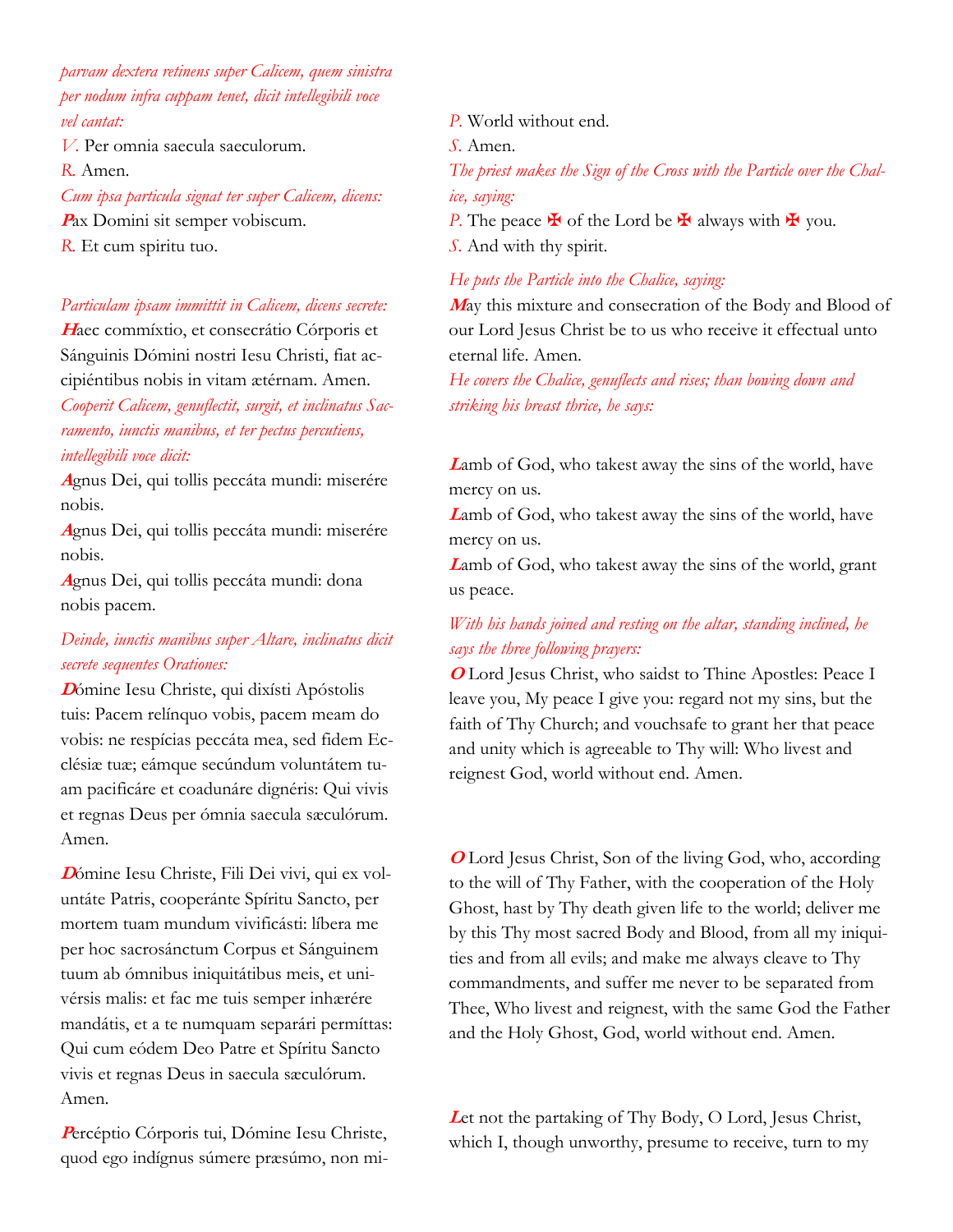hi provéniat in iudícium et condemnatiónem: sed pro tua pietáte prosit mihi ad tutaméntum mentis et córporis, et ad medélam percipiéndam: Qui vivis et regnas cum Deo Patre in unitáte Spíritus Sancti Deus, per ómnia saecula sæculórum. Amen.

#### *Genuflectit, surgit, et dicit:*

**<sup>P</sup>**anem coeléstem accipiam, et nomen Dómini invocábo.

*Deinde parum inclinatus, accipit ambas partes Hostiæ inter pollicem et indicem sinistræ manus, et Patenam inter eundem indicem et medium supponit, et dextera tribus vicibus percutiens pectus, elata aliquantulum voce, ter dicit devote et humiliter:*

*V.* Dómine, non sum dignus, Et secrete prosequitur: ut intres sub tectum meum: sed tantum dic verbo, et sanábitur ánima mea *V.* Dómine, non sum dignus, Et secrete prosequitur: ut intres sub tectum meum: sed tantum dic verbo, et sanábitur ánima mea. *V.* Dómine, non sum dignus, Et secrete prosequitur: ut intres sub tectum meum: sed tantum dic verbo, et sanábitur ánima mea.

### *Postea dextera se signans cum Hostia super Patenam, dicit:*

**<sup>C</sup>**orpus Dómini nostri Iesu Christi custódiat ánimam meam in vitam ætérnam. Amen. *Et se inclinans, reverenter sumit ambas partes Hostiæ: quibus sumptis, deponit Patenam super Corporale, et erigens se iungit manus, et quiescit aliquantulum in meditatione Sanctissimi Sacramenti.*

## *Deinde discooperit Calicem, genuflectit, colligit fragmenta, si quæ sint, extergit Patenam super Calicem, interim dicens:*

**Q**uid retríbuam Dómino pro ómnibus, quæ retríbuit mihi? Cálicem salutáris accípiam, et nomen Dómini invocábo. Laudans invocábo Dóminum, et ab inimícis meis salvus ero. *Accipit Calicem manu dextera, et eo se signans, dicit:*

**<sup>S</sup>**anguis Dómini nostri Iesu Christi custódiat ánimam meam in vitam ætérnam. Amen. *Et sinistra supponens Patenam Calici, reverenter su-* judgment and condemnation; but let it, through Thy mercy, become a safeguard and remedy, both for soul and body; Who with God the Father, in the unity of the Holy Ghost, livest and reignest God, world without end. Amen.

#### *The priest genuflects, rises and says:*

**I** will take the Bread of heaven, and will call upon the Name of the Lord.

*Slightly inclining, he takes both halves of the Host between the thumb and forefinger of his left hand, and the paten between the same forefinger and the middle one; then striking his breast with his right hand, and raising his voice a little, he says three times devoutly and humbly:*

*V.* Lord, I am not worthy that Thou shouldst enter under my roof; say but the word, and my soul shall be healed. *V.* Lord, I am not worthy that Thou shouldst enter under my roof; say but the word, and my soul shall be healed. *V.* Lord, I am not worthy that Thou shouldst enter under my roof; say but the word, and my soul shall be healed.

### *Then with his right hand, making the Sign of the Cross with the Host over the paten, he says:*

**<sup>T</sup>**he Body of our Lord Jesus Christ preserve my soul unto life everlasting. Amen.

*He then reverently receives both halves of the Host, joins his hands, and meditates a short time.*

## *Then he uncovers the Chalice, genuflects, collects whatever fragments may remain on the corporal, and purifies the paten over the Chalice, saying:*

**<sup>W</sup>**hat return shall I make to the Lord for all He has given to me? I will take the chalice of salvation, and call upon the Name of the Lord. Praising I will call upon the Lord, and I shall be saved from my enemies.

### *The priest takes the Chalice and making the Sign of the Cross with it, says:*

**<sup>T</sup>**he Blood of our Lord Jesus Christ preserve my soul unto life everlasting. Amen.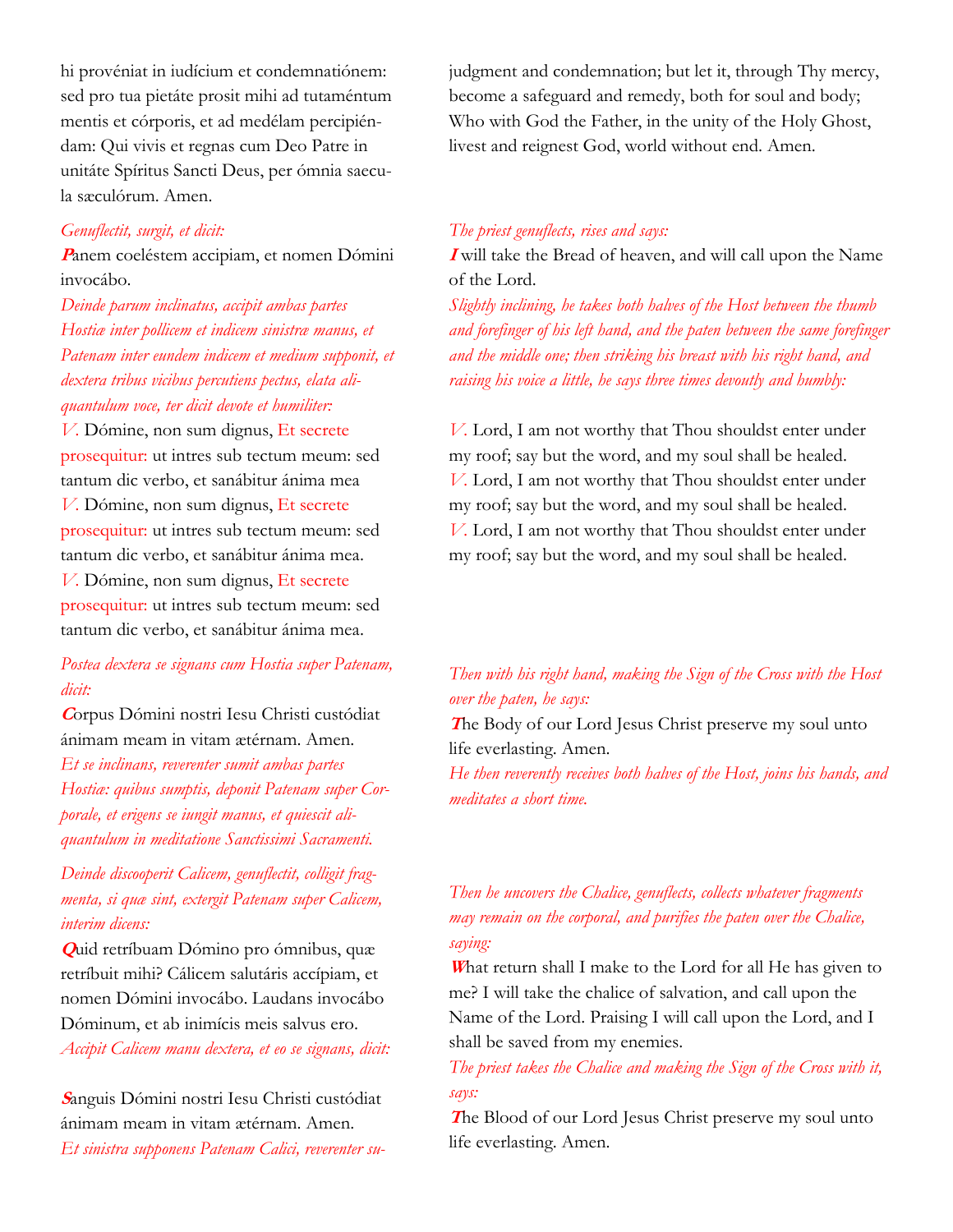*mit totum Sanguinem cum particula. Quo sumpto, si qui sunt communicandi, eos communicet, antequam se purificet*

#### *Postea dicit:*

**Q**uod ore súmpsimus, Dómine, pura mente capiámus: et de munere temporáli fiat nobis remédium sempitérnum.

## *Interim porrigit Calicem ministro, qui infundit in eo parum vini, quo se purificat: deinde prosequitur:*

**C**orpus tuum, Dómine, quod sumpsi, et Sanguis, quem potávi, adhaereat viscéribus meis: et præsta; ut in me non remáneat scélerum mácula, quem pura et sancta refecérunt sacraménta: Qui vivis et regnas in saecula

### sæculórum. Amen.

*Abluit et extergit digitos, ac sumit ablutionem: extergit os et Calicem, quem, plicato Corporali, operit et collocat in Altari ut prius: deinde prosequitur Missam.*

## **Communio (PROPER)** *Matt 16:18*

Tu es Petrus, et super hanc petram ædificábo Ecclésiam meam. Allelúia.

### **Postcommunio (PROPER)**

*Dicta antiphona ad Communionem, osculatur altare, et versus ad populum dicit :*

### *S.* Dóminus vobíscum.

*R.* Et cum spíritu tuo.

#### *Deinde, reversus ad altare, dicit :*

#### **<sup>O</sup>**rémus.

Refectióne sancta enutrítam gubérna, quésumus, Dómine, tuam placátus Ecclésiam: ut, poténti moderatióne dirécta, et increménta libertátis accípiat et in religiónis integritáte persístat.

*P*er Dóminum nostrum Iesum Christum, Fílium tuum: qui tecum vivit et regnat in unitáte Spíritus Sancti Deus, per ómnia sǽcula sæculórum.

*R.* Amen.

### **Conclusio** *Dicto, post ultimam Orationem, S.* Dóminus vobíscum.

#### *The priest says silently:*

**<sup>G</sup>**rant, O Lord, that what we have taken with our mouth, we may receive with a pure mind; and from a temporal gift may it become to us an eternal remedy.

*Then he holds out the Chalice to the server -- in Solemn Masses to the deacon -- who pours wine into it for the first ablution, then the priest proceeds:*

**<sup>M</sup>**ay Thy Body, O Lord, which I have received, and Thy Blood which I have drunk, cleave to my bowels; and grant that no stain of sin may remain in me, who have been fed with this pure and holy Sacrament; Who livest and reignest for ever and ever. Amen.

*The priest then washes his fingers and receives the second ablution. Then he covers the chalice and folding the corporal, places it on the chalice, as at the beginning of Mass, and goes to the right side of the altar to say the prayers from the Missal.*

### **Communion (PROPER)** *Matt 16:18*

*Thou art Peter; and upon this rock I will build my church, and the gates* of hell shall not prevail against it. Allelúja.

### **Post Communion (PROPER)**

*The priest kisses the altar. Then he turns to the people, and says or sings:*

*P.* The Lord be with you. *S.* And with thy spirit.

#### Let us pray.

Being appeased, O Lord, guide thy Church, which has been nourished by holy refreshment, that under thy direction and powerful rule it may receive increase of liberty and may continue in religious integrity.

*T*hrough Jesus Christ, thy Son our Lord, Who liveth and reigneth with thee, in the unity of the Holy Ghost, ever one God, world without end.

*R.* Amen

**Conclusion** *He turns to the people and says: P.* The Lord be with you.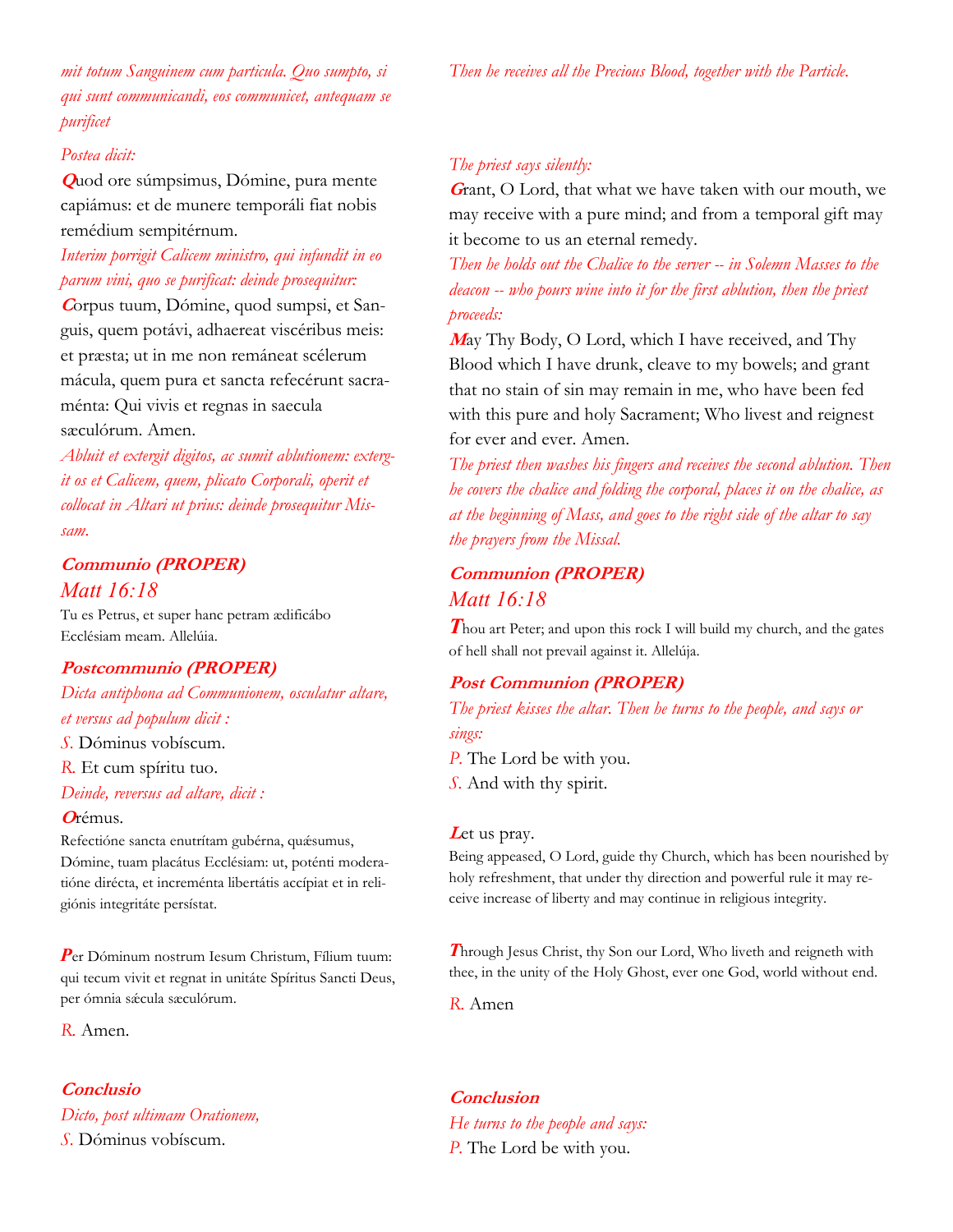*M.* Et cum spíritu tuo, *dicit pro Missæ qualitate, vel Ite, Missa est, vel Benedicámus Dómino. Deo grátias.*

*V.* Ite, Missa est. *R.* Deo grátias.

## *Tunc celebrans inclinat se ante medium altaris, et manibus iunctis super illud, dicit secrete:*

**P**láceat tibi, sancta Trínitas, obséquium servitútis meæ: et præsta; ut sacrifícium, quod óculis tuæ maiestátis indígnus óbtuli, tibi sit acceptábile, mihíque et ómnibus, pro quibus illud óbtuli, sit, te miseránte, propitiábile. Per Christum, Dóminum nostrum. Amen.

*Deinde osculatur Altare: et elevatis oculis, extendens, elevans et iungens manus, caputque Cruci inclínans, dicit:*

#### **<sup>B</sup>**enedícat vos omnípotens Deus,

*et versus ad populum, semel tantum benedícens, etiam in Missis sollemnibus; In Missa Pontificali ter benedicitur, ut in Pontificali habetur. Deinde prosequitur:* Pater, et Fílius,  $\mathbf{\Psi}$  et Spíritus Sanctus. *R.* Amen.

*Deinde sacerdos in cornu Evangelii, iunctis manibus dicit:*

*V.* Dominus vobiscum.

*R.* Et cum spiritu tuo. *Et signans signo crucis primum Altare vel librum, deinde se in fronte, ore et pectore, dicit:*

**<sup>I</sup>**nitium + sancti Evangélii secúndum Ioánnem

*R.* Glória tibi, Dómine.

*Ioann. 1, 1-14.*

#### *Iunctis manibus prosequitur:*

**<sup>I</sup>**n princípio erat Verbum, et Verbum erat apud Deum, et Deus erat Verbum. Hoc erat in princípio apud Deum. Omnia per ipsum facta sunt: et sine ipso factum est nihil, quod factum est: in ipso vita erat, et vita erat lux hóminum: et lux in ténebris lucet, et ténebræ eam non comprehendérunt.

Fuit homo missus a Deo, cui nomen erat Io-

*S.* And with thy spirit.

*V.* Go, the Mass is ended. *R.* Thanks be to God.

**<sup>M</sup>**ay the performance of my homage be pleasing to Thee, O holy Trinity: and grant that the Sacrifice which I, though unworthy, have offered up in the sight of Thy Majesty, may be acceptable to Thee, and through Thy mercy, be a propitiation for me, and for all those for whom I have offered it. Through Christ our Lord. Amen.

## *He kisses the altar, and raising his eyes, extending, raising and joining his hands, he bows down his head and says:*

*P.* May almighty God the Father, Son,  $\frac{1}{2}$  and Holy Ghost, bless you.

*S.* Amen.

#### *Then turning to the Gospel side of the altar, the priest says:*

*P.* The Lord be with you. *S.* And with thy spirit. *He then traces the Sign of the Cross, first upon the altar, and then upon his forehead, lips, and breast, and says:* **The beginning + of the holy Gospel according to John.** *R.* Glory be to Thee, O Lord. *Joann. 1, 1-14.*

In the beginning was the Word, and the Word was with God, and the Word was God. The same was in the beginning with God. All things were made by Him, and without Him was made nothing that was made: in Him was life, and the life was the Light of men; and the Light shineth in darkness, and the darkness did not comprehend it. There was a man sent from God, whose name was John. This man came for a witness, to testify concerning the Light, that all might believe through Him. He was not the Light,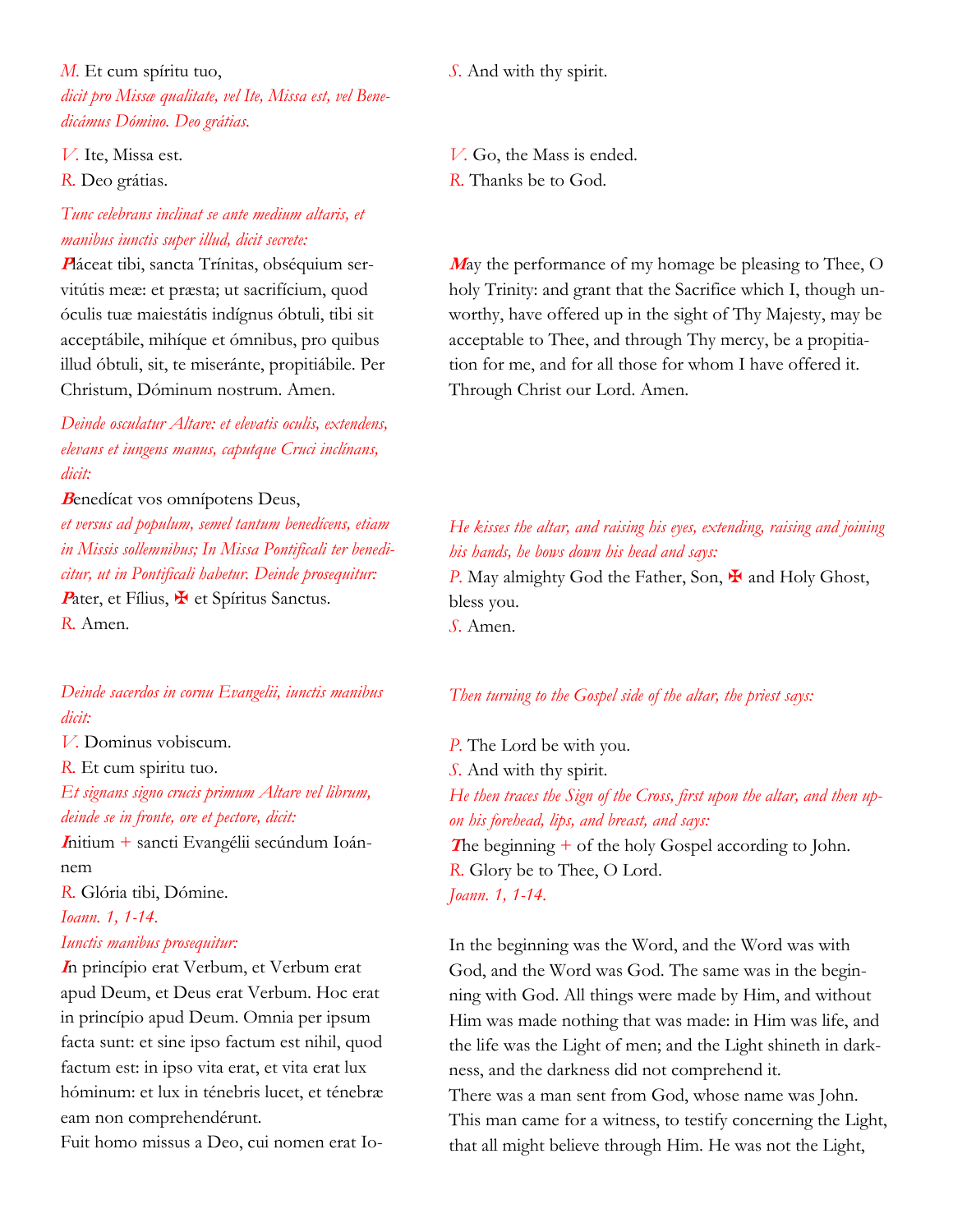ánnes. Hic venit in testimónium, ut testimónium perhibéret de lúmine, ut omnes créderent per illum. Non erat ille lux, sed ut testimónium perhibéret de lúmine.

Erat lux vera, quæ illúminat omnem hóminem veniéntem in hunc mundum. In mundo erat, et mundus per ipsum factus est, et mundus eum non cognóvit. In própria venit, et sui eum non recepérunt. Quotquot autem recepérunt eum, dedit eis potestátem fílios Dei fíeri, his, qui credunt in nómine eius: qui non ex sanguínibus, neque ex voluntáte carnis, neque ex voluntáte viri, sed ex Deo nati sunt. Genuflectit dicens: Et Verbum caro factum est, Et surgens prosequitur: et habitávit in nobis: et vídimus glóriam eius, glóriam quasi Unigéniti a Patre, plenum grátiæ et veritatis. *R.* Deo grátias.

*Finito Evangelio sancti Ioannis, discedens ab Altari, pro gratiarum actione dicit Ant. Trium puerórum, cum reliquis, ut habetur in principio Missalis.*

but he was to testify concerning the Light.

That was the true Light, which enlighteneth every man that cometh into this world. He was in the world, and the world was made by Him, and the world knew Him not. He came unto His own, and His own received Him not. But as many as received Him to them He gave power to become sons of God, to them that believe in His Name, who are born not of blood, nor of the will of the flesh, nor of the will of man, but of God. Here all kneel. And the Word was made flesh, and dwelt among us: and we saw His glory, the glory as of the Only begotten of the Father, full of grace and truth. *R.* Thanks be to God.

### **Orationes Leonis XIII**

*S.* Ave Maria, gratia plena, Dominus tecum, benedicta tu in mulieribus et benedictus fructus ventris tui, Iesus.

*O.* Sancta Maria, Mater Dei, ora pro nobis peccatoribus, nunc et in hora mortis nostrae. Amen.

*S.* Ave Maria, gratia plena, Dominus tecum, benedicta tu in mulieribus et benedictus fructus ventris tui, Iesus.

*O.* Sancta Maria, Mater Dei, ora pro nobis peccatoribus, nunc et in hora mortis nostrae. Amen.

*S.* Ave Maria, gratia plena, Dominus tecum, benedicta tu in mulieribus et benedictus fructus ventris tui, Iesus.

*O.* Sancta Maria, Mater Dei, ora pro nobis peccatoribus, nunc et in hora mortis nostrae.

## **PRAYERS ORDERED BY THE POPE Leo XIII**

### *To be said kneeling after the celebration of Low Mass.*

*P.* Hail Mary, full of grace; The Lord is with thee; Blessed art thou amongst women, And blessed is the fruit of thy womb, Jesus.

*A.* Holy Mary, Mother of God, Pray for us sinners, now and at the hour of our death. Amen.

*P.* Hail Mary, full of grace; The Lord is with thee; Blessed art thou amongst women, And blessed is the fruit of thy womb, Jesus.

*A.* Holy Mary, Mother of God, Pray for us sinners, now and at the hour of our death. Amen.

*P.* Hail Mary, full of grace; The Lord is with thee; Blessed art thou amongst women, And blessed is the fruit of thy womb, Jesus.

*A.* Holy Mary, Mother of God, Pray for us sinners, now and at the hour of our death. Amen.